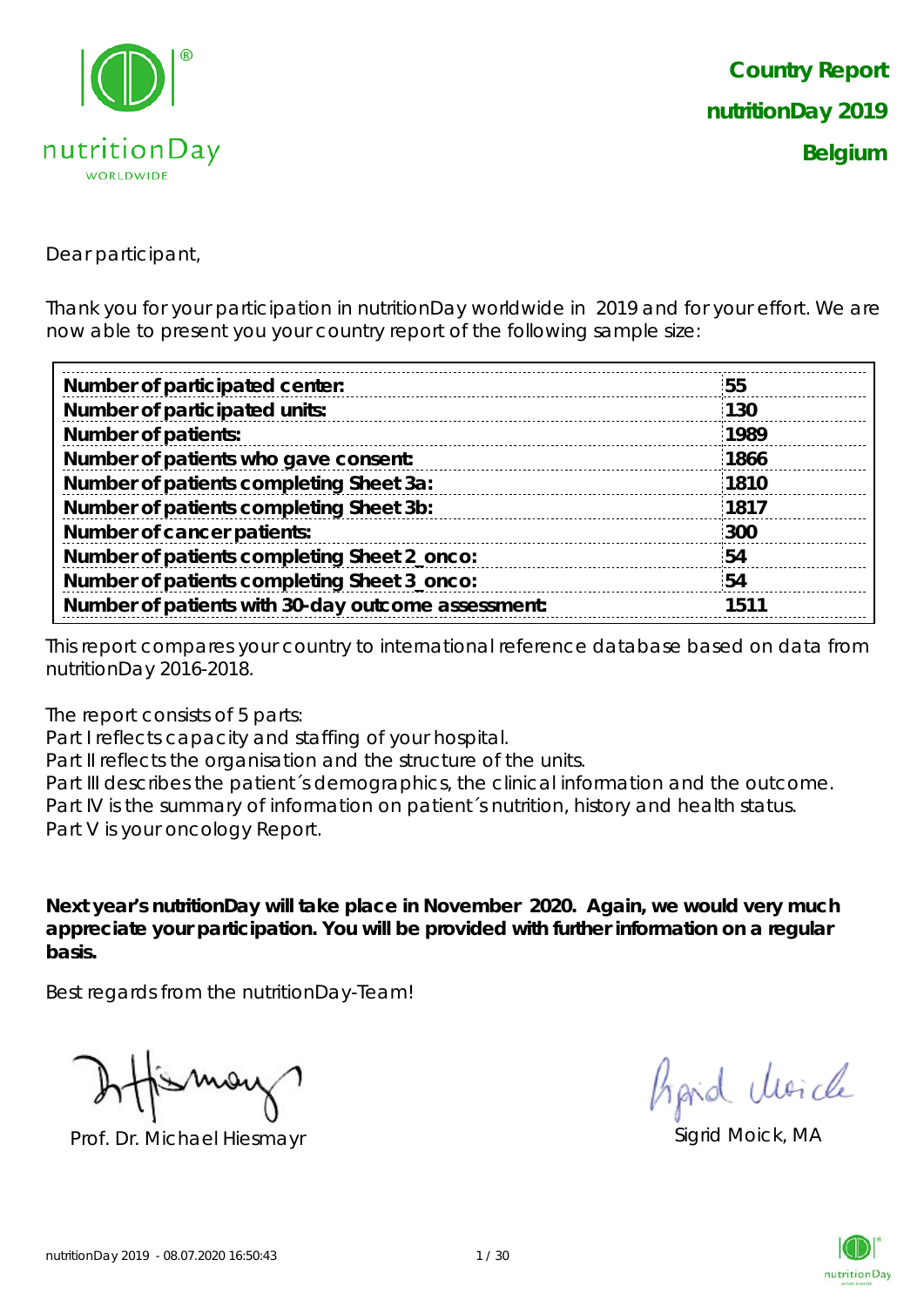### *I. Hospital capacity and staffing ("Hospital sheet")*

|                                                                                    | <b>YOUR RESULTS</b> | <b>REFERENCE RESULTS</b> |
|------------------------------------------------------------------------------------|---------------------|--------------------------|
| 1. Total number of beds in hospital                                                | 403 [246-592]       | 333 [194-630]            |
| 2. Total number of admissions in the hospital last<br>year                         | 16820 [10055-28263] | 18005 [9101-36130]       |
|                                                                                    |                     |                          |
| 3. Total number of staff in the hospital                                           |                     |                          |
| <b>Total medical doctors</b>                                                       | 186 [137-362]       | 173 [80-399]             |
| <b>Medical specialists</b>                                                         | 202 [130-375]       | 116 [53-250]             |
| Medical non-specialists                                                            | 22 [8-89]           | 37 [14-84]               |
| <b>Nurses</b>                                                                      | 553 [340-1048]      | 420 [183-836]            |
| <b>Dieticians</b>                                                                  | $10[6-16]$          | $5[2-9]$                 |
| <b>Nutritionists</b>                                                               | $1[0-3]$            | $1[0-4]$                 |
| Pharmacists                                                                        | $7[4-13]$           | $7[4-21]$                |
| Kitchen staff                                                                      | 40 [26-68]          | 31 [15-59]               |
|                                                                                    |                     |                          |
| <b>Full time equivalent</b>                                                        |                     |                          |
| <b>Total medical doctors</b>                                                       | 176 [91-288]        | 148 [60-373]             |
| <b>Medical specialists</b>                                                         | 235 [94-271]        | 98 [45-251]              |
| Medical non-specialists                                                            | 20 [9-111]          | 36 [11-99]               |
| <b>Nurses</b>                                                                      | 414 [273-847]       | 364 [180-788]            |
| <b>Dieticians</b>                                                                  | $7[5-12]$           | $5[2-8]$                 |
| <b>Nutritionists</b>                                                               | $0[0-1]$            | $1[0-3]$                 |
| Pharmacists                                                                        | $6[4-12]$           | $6[3-18]$                |
| Kitchen staff                                                                      | 31 [20-46]          | 29 [15-55]               |
|                                                                                    |                     |                          |
| 4. Does the hospital have a nutrition care strategy?                               | 32 (86,5%) Yes      | 498 (79,4%) Yes          |
| 5. Which nutrition-related standards or routine activities exist in your hospital? |                     |                          |
| Nutrition training is available                                                    | 29 (58,0%) Yes      | 434 (66,7%) Yes          |
| Nutrition steering committee is available                                          | 35 (70,0%) Yes      | 388 (59,6%) Yes          |
| Quality indicators are recorded and reported to national<br>or regional level      | 34 (68,0%) Yes      | 263 (40,4%) Yes          |
| Quality indicators are used for internal benchmarking                              | 19 (38,0%) Yes      | 337 (51,8%) Yes          |
| Patient feedback about food and food service is collected<br>using a questionnaire | 30 (60,0%) Yes      | 475 (73,0%) Yes          |
| None                                                                               | 3 (6,0%) Yes        | 30 (4,6%) Yes            |
| No answer given                                                                    | 13 (26,0%)          | 24 (3,7%)                |

#### **6. Which codes are available /routinely used in your hospital for billing and reimbursement purposes?**

| <b>Codes available</b> |  |
|------------------------|--|
|                        |  |

Nutrition Support 17 (34,0%) Yes 313 (48,1%) Yes

nutritionDay

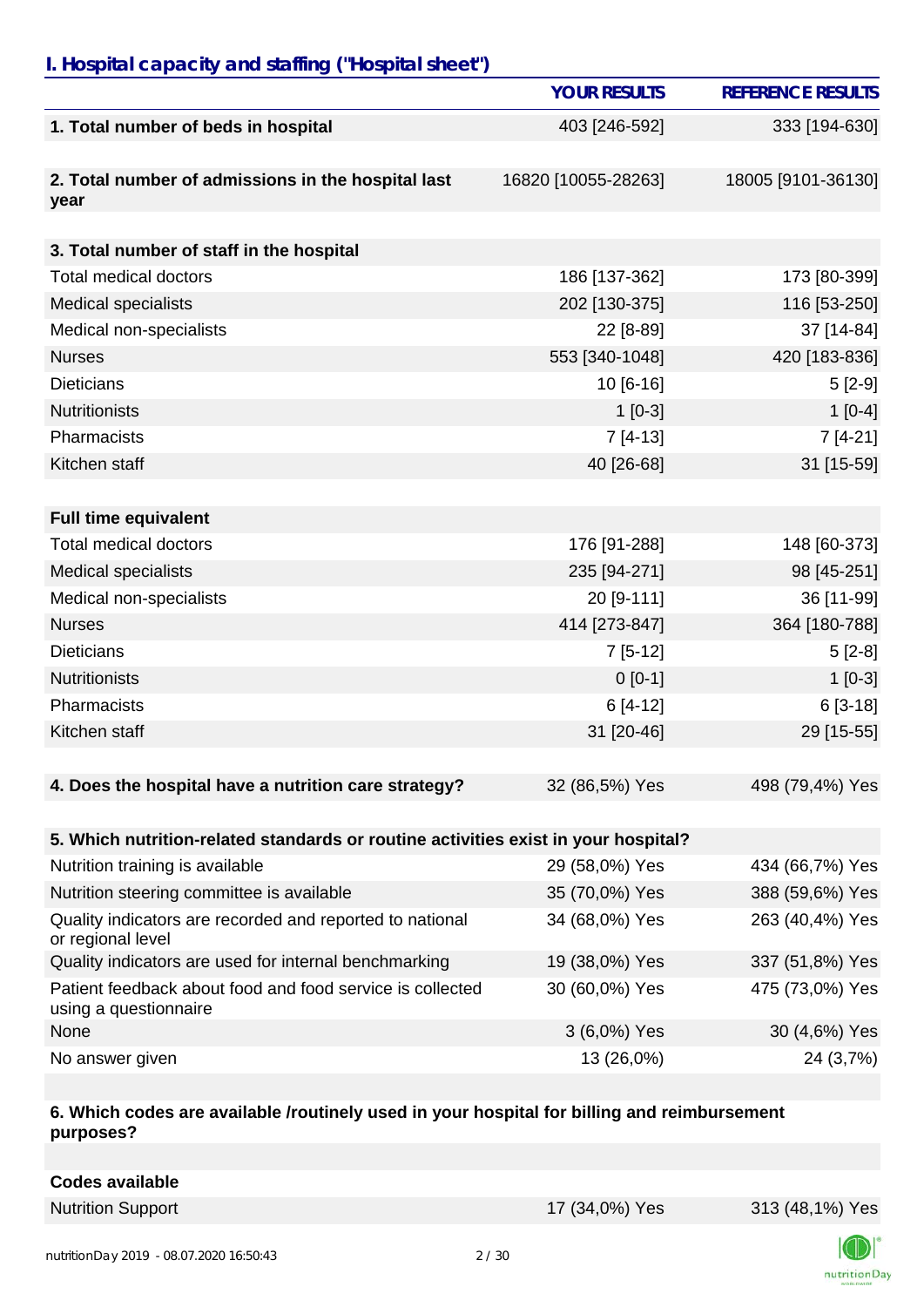| Oral nutrition supplements                                | 8 (16,0%) Yes  | 239 (36,7%) Yes |
|-----------------------------------------------------------|----------------|-----------------|
| Parenteral nutrition                                      | 23 (46,0%) Yes | 375 (57,6%) Yes |
| <b>Enteral nutrition</b>                                  | 19 (38,0%) Yes | 334 (51,3%) Yes |
| Dietary counseling                                        | 10 (20,0%) Yes | 235 (36,1%) Yes |
| Specific dietary interventions                            | 12 (24,0%) Yes | 181 (27,8%) Yes |
| Screening for malnutrition                                | 19 (38,0%) Yes | 187 (28,7%) Yes |
| <b>Risk of malnutrition</b>                               | 17 (34,0%) Yes | 160 (24,6%) Yes |
| Malnutrition (in general)                                 | 22 (44,0%) Yes | 294 (45,2%) Yes |
| Severity of malnutrition (i.e. mild, moderate, severe)    | 21 (42,0%) Yes | 280 (43,0%) Yes |
| No information available from billing/finance/controlling | 12 (24,0%) Yes | 109 (16,7%) Yes |
| No answer given                                           |                | 42 (6,5%)       |
|                                                           |                |                 |
| <b>Codes routinely used</b>                               |                |                 |
| <b>Nutrition Support</b>                                  | 15 (30,0%) Yes | 270 (41,5%) Yes |
| Oral nutrition supplements                                | 6 (12,0%) Yes  | 209 (32,1%) Yes |
| Parenteral nutrition                                      | 25 (50,0%) Yes | 343 (52,7%) Yes |
| <b>Enteral nutrition</b>                                  | 20 (40,0%) Yes | 307 (47,2%) Yes |
| Dietary counseling                                        | 8 (16,0%) Yes  | 198 (30,4%) Yes |
| Specific dietary interventions                            | 10 (20,0%) Yes | 159 (24,4%) Yes |
| Screening for malnutrition                                | 17 (34,0%) Yes | 149 (22,9%) Yes |
| <b>Risk of malnutrition</b>                               | 14 (28,0%) Yes | 128 (19,7%) Yes |
| Malnutrition (in general)                                 | 22 (44,0%) Yes | 255 (39,2%) Yes |
| Severity of malnutrition (i.e. mild, moderate, severe)    | 21 (42,0%) Yes | 242 (37,2%) Yes |
| No information available from billing/finance/controlling | 11 (22,0%) Yes | 120 (18,4%) Yes |
| No answer given                                           |                | 53 (8,1%)       |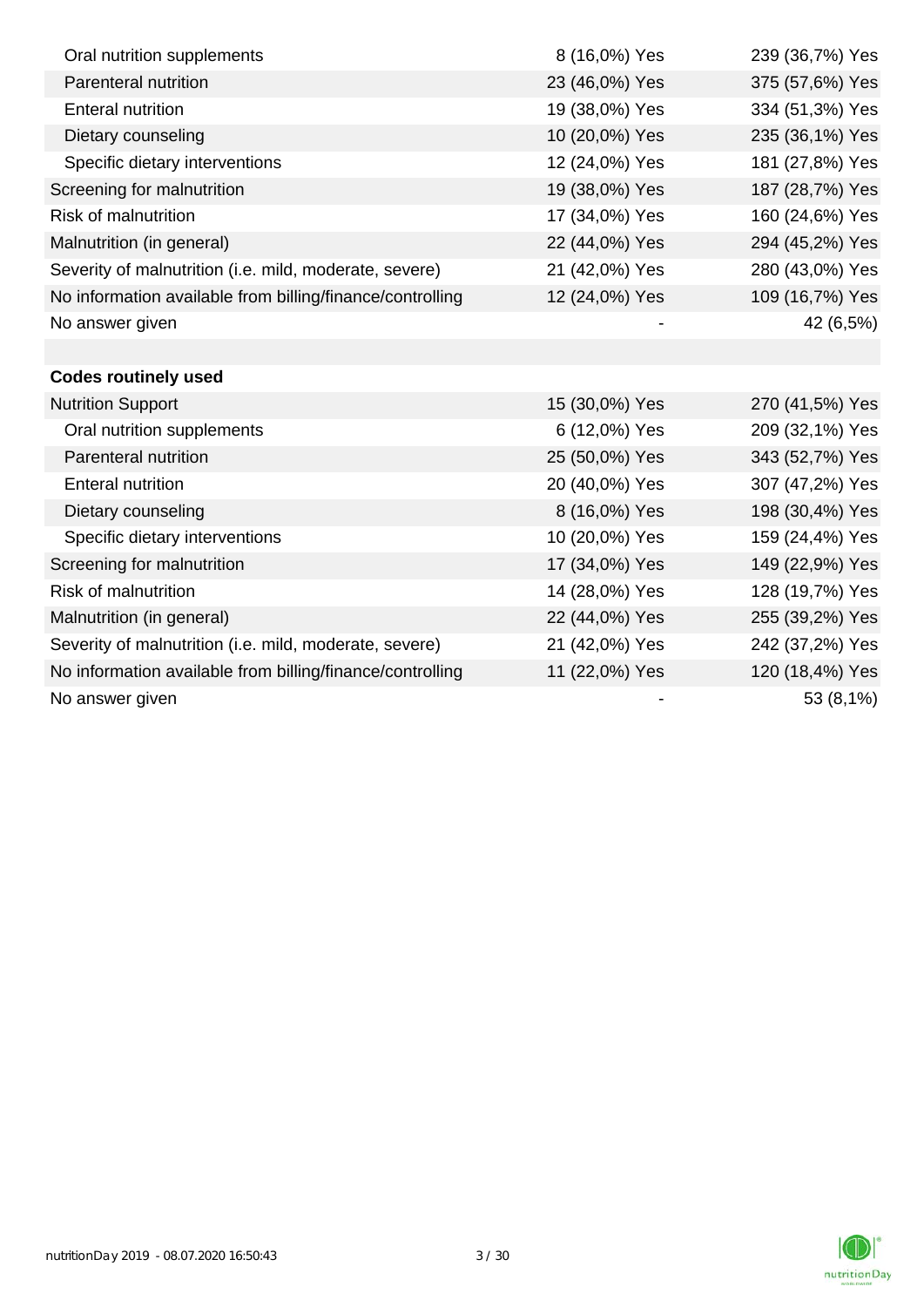## *II. Unit organisation and structures ("Sheet 1a/1b")*

|                                                                       | <b>YOUR RESULTS</b> | <b>REFERENCE RESULTS</b> |
|-----------------------------------------------------------------------|---------------------|--------------------------|
|                                                                       |                     |                          |
| Internal Medicine / General                                           | 15 (11,5%)          | 21.1%                    |
| Internal Medicine / Cardiology                                        | $8(6,2\%)$          | 4.3%                     |
| Internal Medicine / Gastroenterology & hepatology                     | 13 (10,0%)          | 7.8%                     |
| Internal Medicine / Geriatrics                                        | 43 (33,1%)          | 9.7%                     |
| Internal Medicine / Infectious diseases                               | $1(0,8\%)$          | 0.6%                     |
| Internal Medicine / Nephrology                                        | $1(0,8\%)$          | 1.2%                     |
| Internal Medicine / Oncology (incl. radiotherapy)                     | $8(6,2\%)$          | 8.1%                     |
| Interdisciplinary                                                     | 2(1,5%)             | 3.4%                     |
| Long term care                                                        | 14 (10,8%)          | 2.0%                     |
| Neurology                                                             | 5(3,8%)             | 3.6%                     |
| Surgery / General                                                     | 5(3,8%)             | 15.7%                    |
| Surgery/ Cardiac/Vascular/Thoracic                                    | $1(0,8\%)$          | 1.4%                     |
| Surgery / Neurosurgery                                                | $0(0,0\%)$          | 0.9%                     |
| Surgery / Orthopedic                                                  | 3(2,3%)             | 4.2%                     |
| Trauma                                                                | $0(0,0\%)$          | 0.9%                     |
| Ear Nose Throat (ENT)                                                 | $0(0,0\%)$          | 1.7%                     |
| Gynecology / Obstetrics                                               | $1(0,8\%)$          | 1.4%                     |
| <b>Pediatrics</b>                                                     | $0(0,0\%)$          | 0.1%                     |
| Psychiatry                                                            | $1(0,8\%)$          | 0.9%                     |
| <b>Others</b>                                                         | $9(6,9\%)$          | 11.1%                    |
|                                                                       |                     |                          |
| 2. Number of registered inpatients at noon                            | 22 [19-24]          | 25 [19-32]               |
|                                                                       |                     |                          |
| 3. Total bed capacity of the unit                                     | 26 [24-30]          | 30 [24-40]               |
| 4. Number of each type of staff in the unit for TODAY's morning shift |                     |                          |
|                                                                       |                     |                          |
| <b>Fully trained</b>                                                  |                     |                          |
| Medical doctors                                                       | $2[1-3]$            | $4[2-7]$                 |
| <b>Nurses</b>                                                         | $4[3-5]$            | $5[3-8]$                 |
| Nursing aides                                                         | $1[1-2]$            | $2[1-4]$                 |
| <b>Dieticians</b>                                                     | $1[1-1]$            | $1[0-1]$                 |
| <b>Nutritionists</b>                                                  | $0[0-0]$            | $0[0-1]$                 |
| Administrative staff                                                  | $1[0-1]$            | $1[0-1]$                 |
| Other staff involved in patient care                                  | $1[0-2]$            | $1[0-2]$                 |
|                                                                       |                     |                          |
| In training                                                           |                     |                          |
| Medical doctors                                                       | $1[0-2]$            | $1[0-3]$                 |
| Medical students                                                      | $0 [0-1]$           | $0[0-2]$                 |

Nurses 2 [1-3] 2 [1-3] 2 [1-3] 2 [1-3] 2 [1-3] 2 [1-3] 2 [1-3] 2 [1-3] 2 [1-3] 2 [1-3] 2 [1-3] 2 [1-3] 2 [1-3]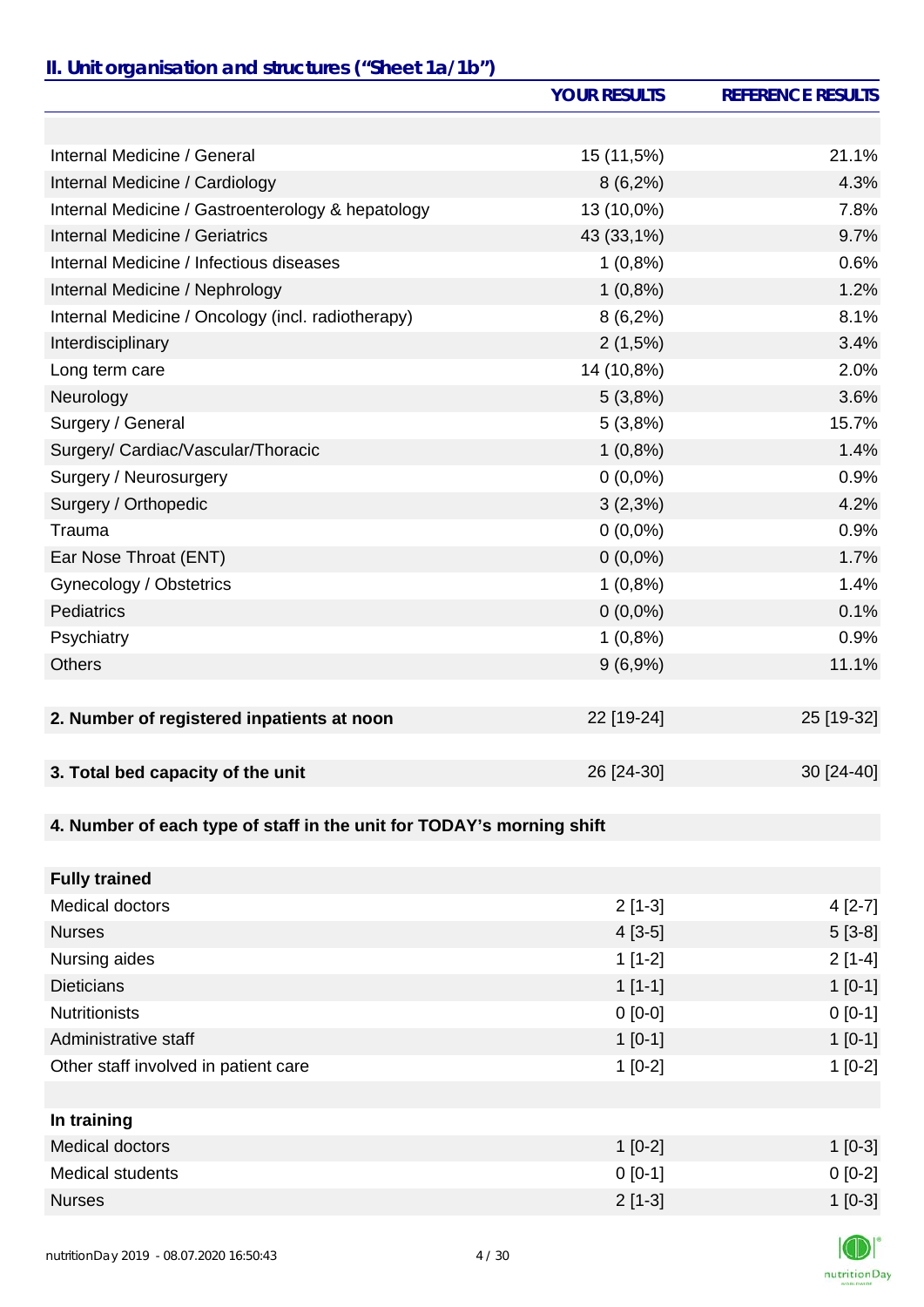| Nursing aides                                                                                       | $0 [0-0]$                      | $0[0-0]$         |
|-----------------------------------------------------------------------------------------------------|--------------------------------|------------------|
| <b>Dieticians</b>                                                                                   | $0 [0-0]$                      | $0[0-0]$         |
| <b>Nutritionists</b>                                                                                | $0 [0-0]$                      | $0[0-0]$         |
| Other staff involved in patient care                                                                | $0[0-1]$                       | $0[0-0]$         |
| 5. Is there a nutrition support team in your hospital<br>available?                                 | 94 (91,3%) Yes                 | 1018 (78,3%) Yes |
| 6. Does the unit have a nutrition care strategy?                                                    | 81 (78,6%) Yes                 | 984 (75,7%) Yes  |
|                                                                                                     |                                |                  |
| 7. Is there a person in your unit responsible for<br>nutrition care?                                | 76 (73,8%) Yes                 | 922 (70,9%) Yes  |
| 8. Is there a dietician, nutritionist or dietetic assistant<br>available for your unit?             | 123 (96,9%) Yes                | 1239 (90,8%) Yes |
| 9. Is specific staff responsible for providing feeding<br>assistance to patients during meal times? | 71 (68,9%) Yes                 | 780 (60,0%) Yes  |
| 10. How do you MAINLY screen/monitor patients for<br>malnutrition?                                  |                                |                  |
|                                                                                                     |                                |                  |
| At admission                                                                                        |                                |                  |
| No routine screening                                                                                | 4 (3,1%) Yes                   | 109 (7,6%)       |
| No fixed criteria                                                                                   | 1 (0,77%) Yes                  | 21(1,5%)         |
| Experience / visual assessment only                                                                 | 6 (4,6%) Yes<br>18 (13,8%) Yes | 102 (7,1%)       |
| Weighing / BMI only                                                                                 |                                | 201 (14,1%)      |
| Nutritional Risk Screening (NRS) 2002                                                               | 69 (53,1%) Yes                 | 462 (32,3%)      |
| Malnutrition Universal Screening Tool (MUST)                                                        | 9 (6,9%) Yes                   | 81 (5,7%)        |
| Malnutrition Screening tool (MST)<br><b>SNAQ</b>                                                    |                                | 115 (8,0%)       |
| Other formal tool                                                                                   | 2 (1,5%) Yes                   | 13 (0,91%)       |
|                                                                                                     | 14 (10,8%) Yes                 | 249 (17,4%)      |
| I do not know                                                                                       | 4 (3,1%) Yes                   | 11 (0,77%)       |
| Missing                                                                                             | $3(2,3\%)$                     | 66 (4,6%)        |
| <b>During hospital stay</b>                                                                         |                                |                  |
| No routine monitoring                                                                               | 6 (4,6%) Yes                   | 133 (9,3%)       |
| No fixed criteria                                                                                   | 8 (6,2%) Yes                   | 118 (8,3%)       |
| Experience / visual assessment only                                                                 | 18 (13,8%) Yes                 | 235 (16,4%)      |
| Weighing / BMI only                                                                                 | 64 (49,2%) Yes                 | 471 (32,9%)      |
| Other formal tool                                                                                   | 23 (17,7%) Yes                 | 375 (26,2%)      |
| I do not know                                                                                       | 8 (6,2%) Yes                   | $32(2,2\%)$      |
| Missing                                                                                             | $3(2,3\%)$                     | 66 (4,6%)        |
|                                                                                                     |                                |                  |
| 11a. Do you routinely use guidelines or standards for<br>nutrition care?                            | 79 (78,2%) Yes                 | 1043 (82,1%) Yes |

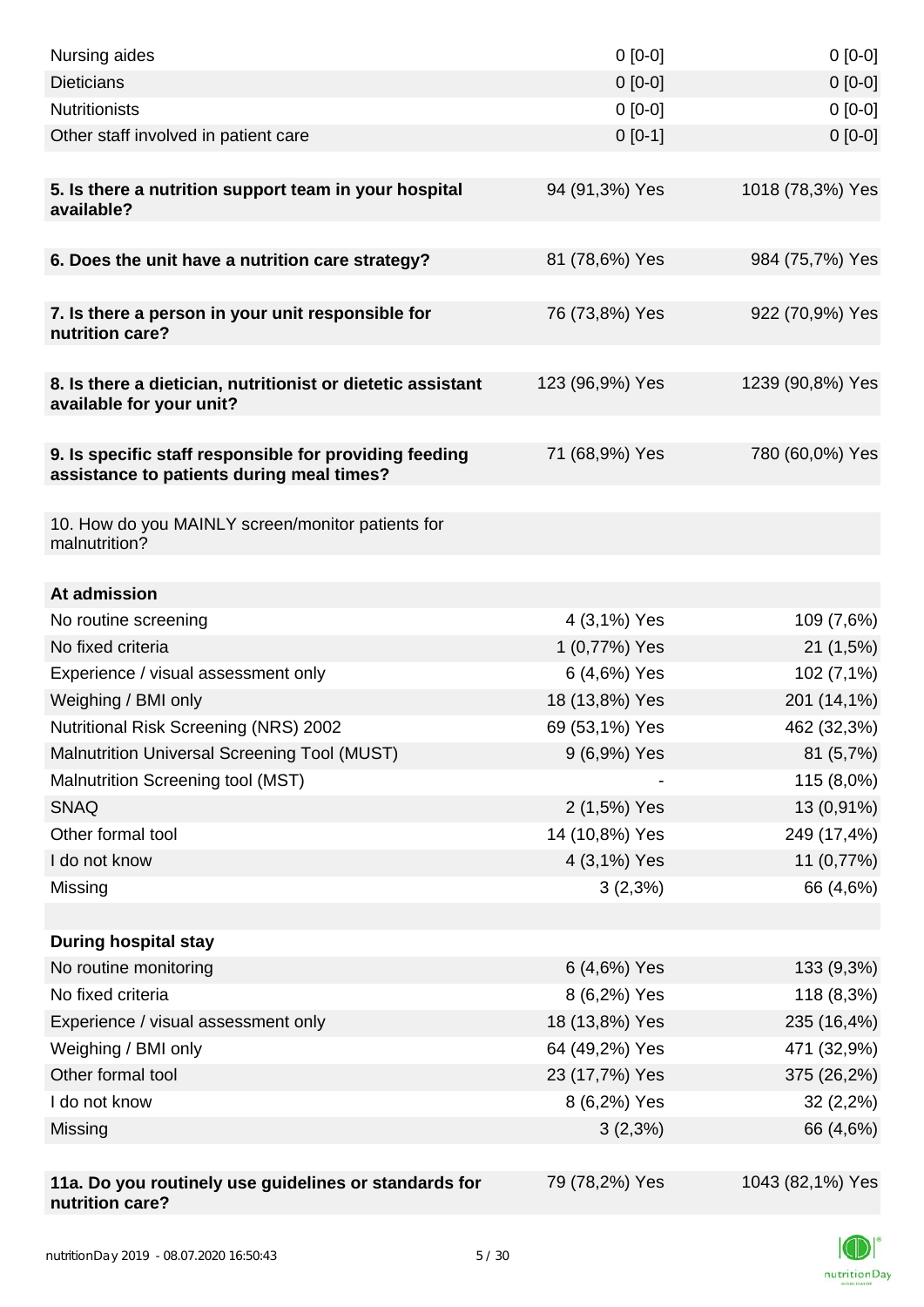| 11b. If yes, which one is mainly used?  |                |             |
|-----------------------------------------|----------------|-------------|
| International guidelines                | 41 (51,9%) Yes | 257 (24,6%) |
| National guidelines                     | 4 (5,1%) Yes   | 166 (15,9%) |
| Standards on hospital level             | 18 (22,8%) Yes | 378 (36,2%) |
| Standards on unit level                 | 9 (11,4%) Yes  | 65 (6,2%)   |
| Individual patient nutrition care plans | 7 (8,9%) Yes   | 155 (14,9%) |
| Other                                   |                | $11(1,1\%)$ |
| Missing                                 | -              | $11(1,1\%)$ |
|                                         |                |             |

# **12. What is routinely done in your unit for given patient groups?**

| At risk                                                    |                |             |
|------------------------------------------------------------|----------------|-------------|
| Watchful waiting                                           | 22 (16,9%) Yes | 399 (27,9%) |
| Discuss nutrition care activities during ward rounds       | 42 (32,3%) Yes | 614 (42,9%) |
| Develop an individual nutrition care plan                  | 57 (43,8%) Yes | 720 (50,3%) |
| Initiate treatment / nutrition intervention                | 68 (52,3%) Yes | 820 (57,3%) |
| Consult a nutrition expert (dietician, nutritionist, etc.) | 61 (46,9%) Yes | 828 (57,9%) |
| Consult a medical professional                             | 41 (31,5%) Yes | 505 (35,3%) |
| Calculate energy requirements                              | 39 (30,0%) Yes | 652 (45,6%) |
| Calculate protein requirements                             | 37 (28,5%) Yes | 630 (44,1%) |
|                                                            |                |             |
| <b>Malnourished</b>                                        |                |             |
| Watchful waiting                                           | 23 (17,7%) Yes | 280 (19,6%) |
| Discuss nutrition care activities during ward rounds       | 49 (37,7%) Yes | 675 (47,2%) |
| Develop an individual nutrition care plan                  | 65 (50,0%) Yes | 792 (55,4%) |
| Initiate treatment / nutrition intervention                | 76 (58,5%) Yes | 884 (61,8%) |
| Consult a nutrition expert (dietician, nutritionist, etc.) | 62 (47,7%) Yes | 823 (57,6%) |
| Consult a medical professional                             | 60 (46,2%) Yes | 579 (40,5%) |
| Calculate energy requirements                              | 61 (46,9%) Yes | 763 (53,4%) |
| Calculate protein requirements                             | 60 (46,2%) Yes | 745 (52,1%) |
|                                                            |                |             |
| <b>Every patient</b>                                       |                |             |
| Watchful waiting                                           | 83 (63,8%) Yes | 700 (49,0%) |
| Discuss nutrition care activities during ward rounds       | 46 (35,4%) Yes | 358 (25,0%) |
| Develop an individual nutrition care plan                  | 32 (24,6%) Yes | 250 (17,5%) |
| Initiate treatment / nutrition intervention                | 22 (16,9%) Yes | 197 (13,8%) |
| Consult a nutrition expert (dietician, nutritionist, etc.) | 44 (33,8%) Yes | 264 (18,5%) |
| Consult a medical professional                             | 33 (25,4%) Yes | 307 (21,5%) |
| Calculate energy requirements                              | 19 (14,6%) Yes | 186 (13,0%) |
| Calculate protein requirements                             | 18 (13,8%) Yes | 168 (11,7%) |
|                                                            |                |             |
| <b>Never</b>                                               |                |             |
| Watchful waiting                                           | 2 (1,5%) Yes   | 105 (7,3%)  |

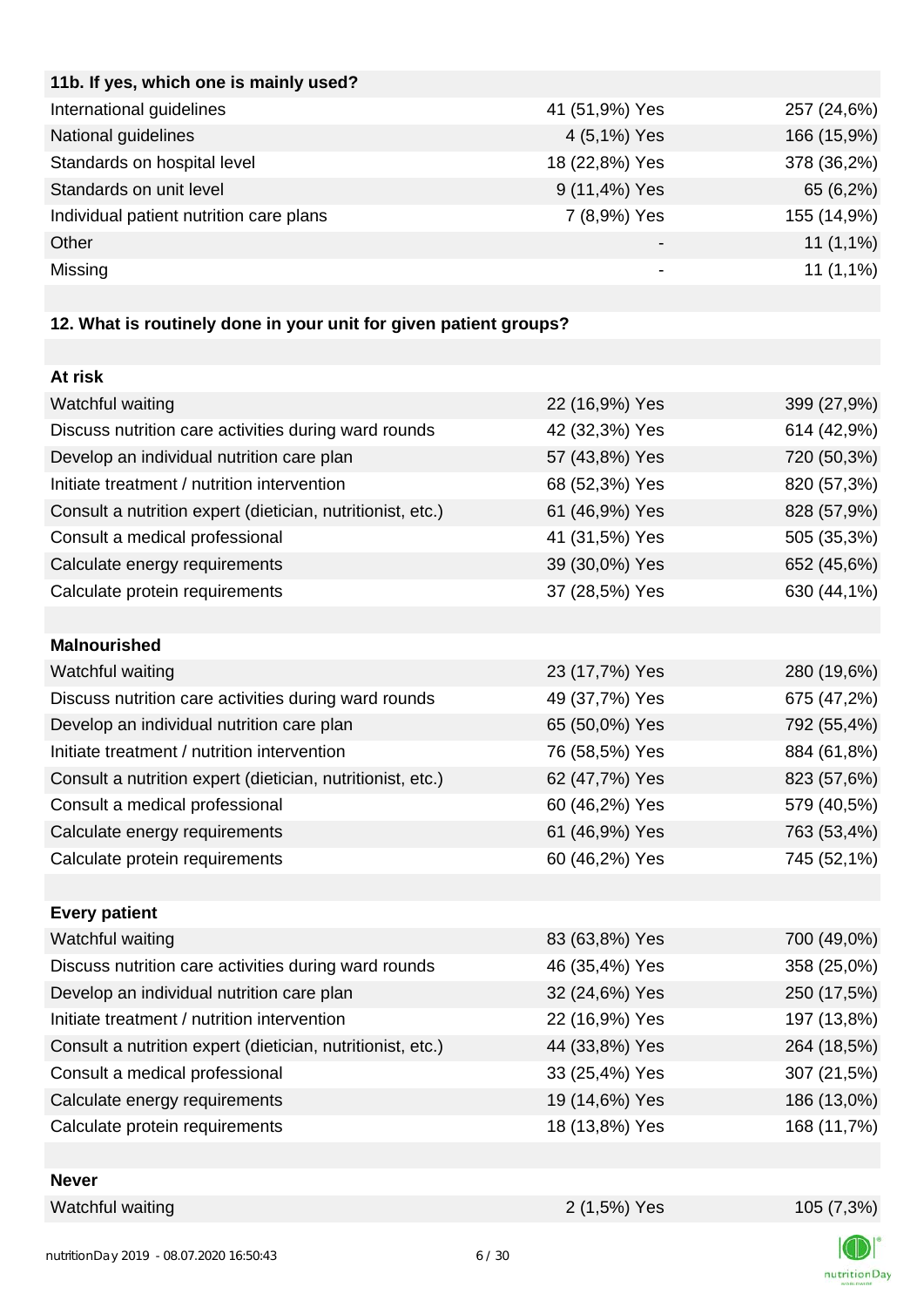| Discuss nutrition care activities during ward rounds               | 4 (3,1%) Yes    | 77 (5,4%)    |
|--------------------------------------------------------------------|-----------------|--------------|
| Develop an individual nutrition care plan                          | 2 (1,5%) Yes    | 62 (4,3%)    |
| Initiate treatment / nutrition intervention                        |                 | 19 (1,3%)    |
| Consult a nutrition expert (dietician, nutritionist, etc.)         |                 | 20 (1,4%)    |
| Consult a medical professional                                     | 3 (2,3%) Yes    | 146 (10,2%)  |
| Calculate energy requirements                                      | 14 (10,8%) Yes  | 141 (9,9%)   |
| Calculate protein requirements                                     | 11 (8,5%) Yes   | 165 (11,5%)  |
|                                                                    |                 |              |
| I do not know                                                      |                 |              |
| Watchful waiting                                                   | 1 (0,77%) Yes   | 71 (5,0%)    |
| Discuss nutrition care activities during ward rounds               | 4 (3,1%) Yes    | 54 (3,8%)    |
| Develop an individual nutrition care plan                          | 2 (1,5%) Yes    | 41 (2,9%)    |
| Initiate treatment / nutrition intervention                        | 2 (1,5%) Yes    | 34 (2,4%)    |
| Consult a nutrition expert (dietician, nutritionist, etc.)         | 2 (1,5%) Yes    | 33(2,3%)     |
| Consult a medical professional                                     | 9 (6,9%) Yes    | 86 (6,0%)    |
| Calculate energy requirements                                      | 6 (4,6%) Yes    | 65 (4,5%)    |
| Calculate protein requirements                                     | 10 (7,7%) Yes   | 71 (5,0%)    |
|                                                                    |                 |              |
| 13. When do you routinely weigh your patients?                     |                 |              |
| at admission                                                       | 75 (57,7%) Yes  | 928 (64,9%)  |
| Within 24 hours                                                    | 26 (20,0%) Yes  | 210 (14,7%)  |
| Within 48 hours                                                    | 12 (9,2%) Yes   | 79 (5,5%)    |
| Within 72 hours                                                    | 2 (1,5%) Yes    | 39 (2,7%)    |
| Every week                                                         | 83 (63,8%) Yes  | 627 (43,8%)  |
| Occasionally                                                       | 6 (4,6%) Yes    | 158 (11,0%)  |
| When requested                                                     | 57 (43,8%) Yes  | 728 (50,9%)  |
| At discharge                                                       | 8 (6,2%) Yes    | 67 (4,7%)    |
| Never                                                              |                 | 17 (1,2%)    |
| I do not know                                                      | 3 (2,3%) Yes    | 6(0,42%)     |
| No answer given                                                    | 3(16,7%)        | 69 (4,8%)    |
|                                                                    |                 |              |
| 14. What do you do to support adequate food intake of patients?    |                 |              |
| Offer additional meals or in between snacks                        | 111 (85,4%) Yes | 1096 (76,6%) |
| Offer meal choices                                                 | 109 (83,8%) Yes | 1055 (73,8%) |
| Offer different portion sizes                                      | 122 (93,8%) Yes | 934 (65,3%)  |
| Consider food presentation                                         | 35 (26,9%) Yes  | 502 (35,1%)  |
| Change food texture/consistency as needed                          | 123 (94,6%) Yes | 1175 (82,2%) |
| Consider patient problems with eating and drinking                 | 114 (87,7%) Yes | 1166 (81,5%) |
| Ensure that mealtimes are undisturbed/protected<br>mealtime policy | 27 (20,8%) Yes  | 324 (22,7%)  |
| Promote positive eating environment                                | 35 (26,9%) Yes  | 419 (29,3%)  |
| Consider cultural/religious preferences                            | 120 (92,3%) Yes | 903 (63,1%)  |
| Consider patient allergies / intolerances                          | 124 (95,4%) Yes | 1045 (73,1%) |
| Other                                                              | 9 (6,9%) Yes    | 103 (7,2%)   |

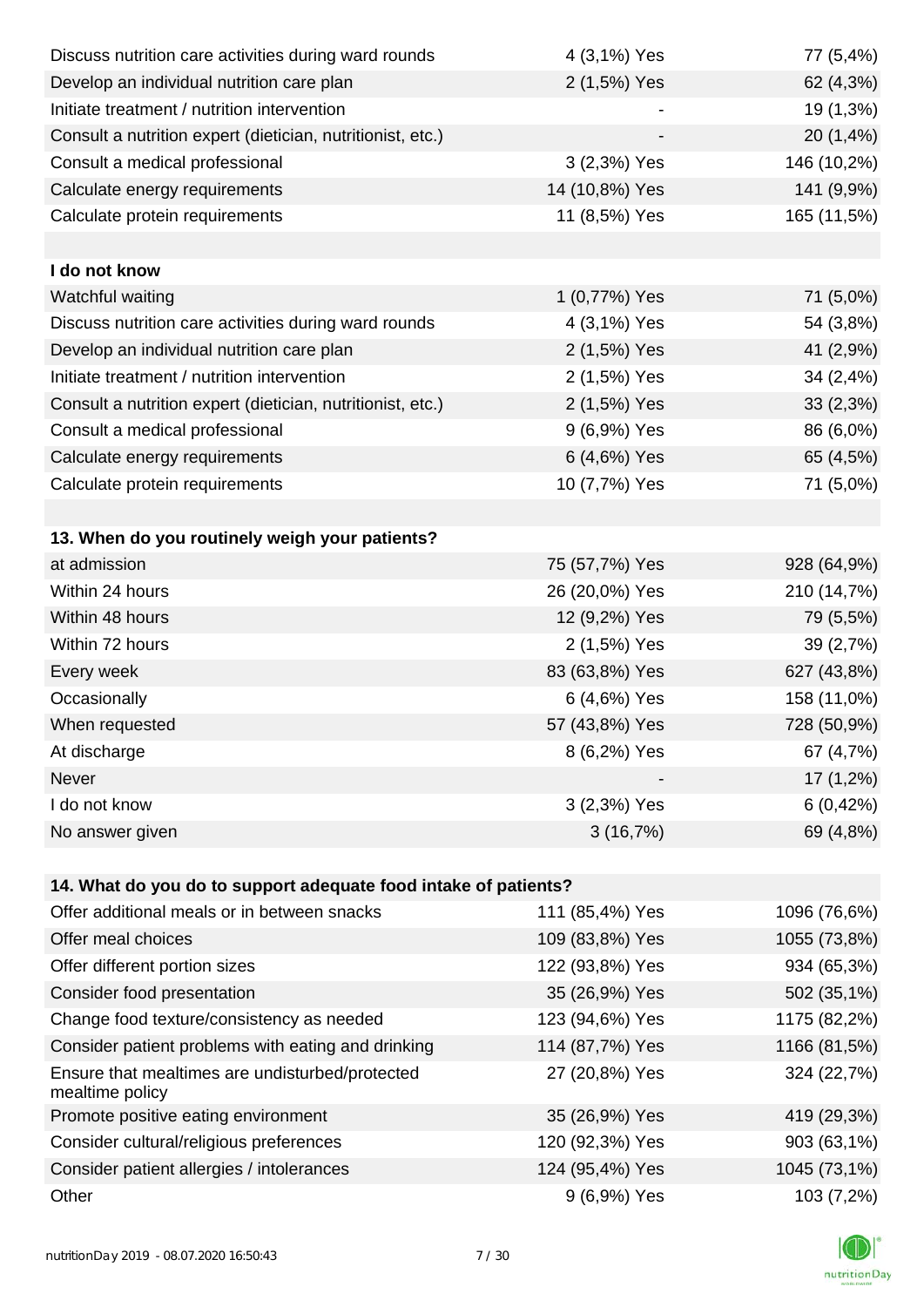| I do not know                                                                        | 3 (2,3%) Yes   | 26 (1,8%)       |
|--------------------------------------------------------------------------------------|----------------|-----------------|
| No answer given                                                                      | 3(2,3%)        | 67 (4,7%)       |
|                                                                                      |                |                 |
| 15. Which nutrition-related standards or routine activities exist in your unit?      |                |                 |
| Nutrition training is available                                                      | 67 (51,5%) Yes | 821 (57,4%)     |
| Reporting of nutrition related information to hospital<br>managers                   | 47 (36,2%) Yes | 608 (42,5%)     |
| Quality indicators are recorded and reported to national<br>or regional level        | 61 (46,9%) Yes | 448 (31,3%)     |
| Quality indicators are used for internal benchmarking                                | 23 (17,7%) Yes | 513 (35,9%)     |
| Patient feedback about food and food service is collected<br>using a questionnaire   | 75 (57,7%) Yes | 884 (61,8%)     |
| None                                                                                 | 1 (0,77%) Yes  | 41 (2,9%)       |
| I do not know                                                                        | 6 (4,6%) Yes   | 61(4,3%)        |
| No answer given                                                                      | 27 (20,8%)     | 151 (10,6%)     |
|                                                                                      |                |                 |
| 16. At admission what is asked and documented?                                       |                |                 |
| Change in weight                                                                     | 87 (66,9%) Yes | 1104 (77,2%)    |
| Eating habits/difficulties                                                           | 85 (65,4%) Yes | 1041 (72,8%)    |
| Nutrition before admission                                                           | 69 (53,1%) Yes | 823 (57,6%)     |
| None                                                                                 |                | 18 (1,3%)       |
| I do not know                                                                        | 3 (2,3%) Yes   | 33(2,3%)        |
| No answer given                                                                      | 27 (20,8%)     | 153 (10,7%)     |
|                                                                                      |                |                 |
| 17. On what forms is there a specific part about eating, nutrition or malnutrition?  |                |                 |
|                                                                                      |                |                 |
|                                                                                      |                |                 |
| a. Patient Record has a section for                                                  |                |                 |
| indicating if the patient is malnourished or at risk of<br>malnutrition              | 98 (75,4%) Yes | 1037 (72,5%)    |
| nutrition treatment                                                                  | 78 (60,0%) Yes | 837 (58,5%)     |
| None                                                                                 |                | 65 (4,5%)       |
| I do not know                                                                        | 3 (2,3%) Yes   | 42 (2,9%)       |
|                                                                                      |                |                 |
| b. Discharge Letter                                                                  |                |                 |
| summarizes nutrition treatment received during stay                                  | 67 (51,5%) Yes | 592 (41,4%)     |
| makes future nutrition-related recommendations                                       | 81 (62,3%) Yes | 816 (57,1%)     |
| None                                                                                 | 4 (3,1%) Yes   | 137 (9,6%)      |
| I do not know                                                                        | 12 (9,2%) Yes  | 128 (9,0%)      |
|                                                                                      |                |                 |
| 18. Do you provide brochures about malnutrition to<br>at risk/malnourished patients? | 57 (59,4%) Yes | 519 (45,2%) Yes |
|                                                                                      |                |                 |
| 19. Who filled in this sheet?                                                        |                |                 |
| Head staff                                                                           | 60 (46,2%) Yes | 411 (28,7%)     |
| Dietician                                                                            | 76 (58,5%) Yes | 717 (50,1%)     |
| <b>Nurse</b>                                                                         | 24 (18,5%) Yes | 388 (27,1%)     |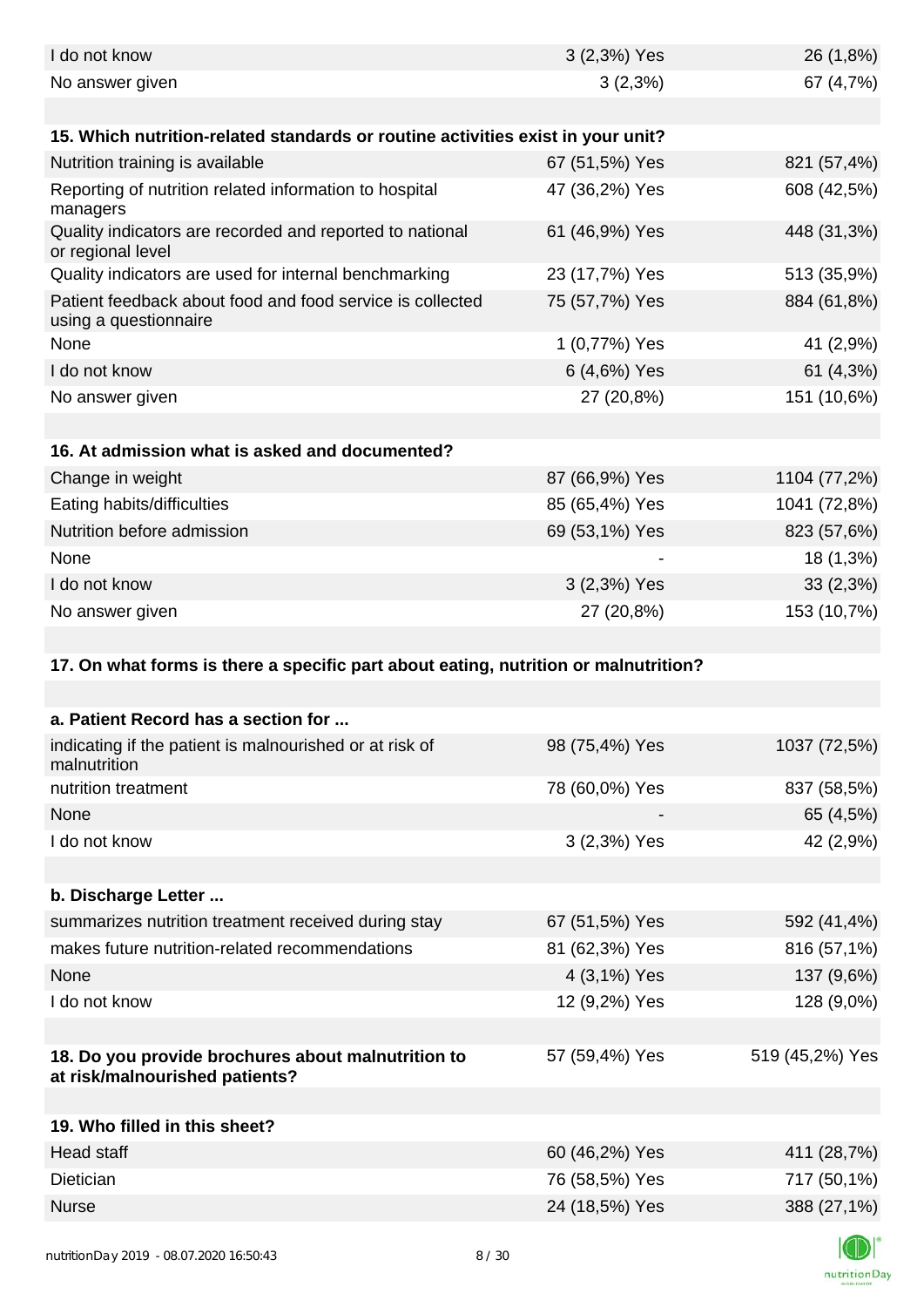| Physician            | 5 (3,8%) Yes | 175 (12,2%) |
|----------------------|--------------|-------------|
| Administrative staff | 4 (3,1%) Yes | 13 (0,91%)  |
| Other                | 3 (2,3%) Yes | 71 (5,0%)   |
| None                 |              |             |
| I do not know        | 2 (1,5%) Yes | $15(1,0\%)$ |

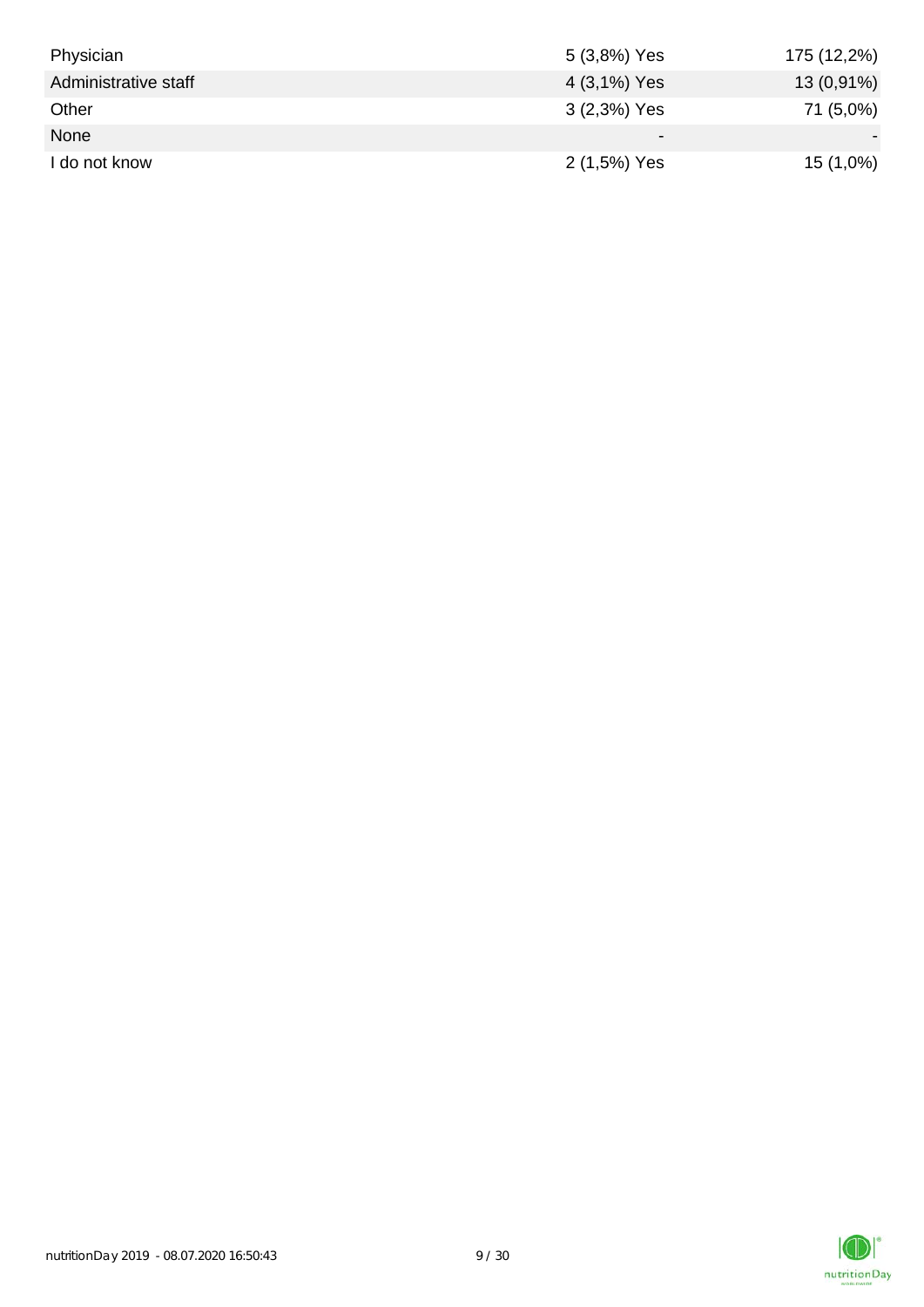|                                                                                         | <b>YOUR RESULTS</b> | <b>REFERENCE RESULTS</b> |
|-----------------------------------------------------------------------------------------|---------------------|--------------------------|
|                                                                                         |                     |                          |
| Total                                                                                   | 1866                | 27195                    |
| Age                                                                                     | 77 [66-86]          | 67 [53-78]               |
| Female                                                                                  | 1065 (57,1%)        | 13525 (49,7%)            |
| Weight                                                                                  | $71,9 \pm 18,3$     | $69,9+18,9$              |
| Height                                                                                  | 166±9               | $165 \pm 10$             |
| <b>BMI</b>                                                                              | $26,1\pm 6,1$       | $25,5+5,9$               |
|                                                                                         |                     |                          |
| 1. This hospital admission was                                                          |                     |                          |
| planned                                                                                 | 564 (30,2%)         | 9881 (36,3%)             |
| an emergency                                                                            | 1155 (61,9%)        | 14977 (55,1%)            |
| I do not know                                                                           | 147 (7,9%)          | 2337 (8,6%)              |
| No answer given                                                                         |                     |                          |
|                                                                                         |                     |                          |
| 2a. Diagnosis at admission                                                              |                     |                          |
| 0100 Infectious and parasitic diseases                                                  | 216 (11,6%)         | 2442 (9,0%)              |
| 0200 Neoplasms                                                                          | 188 (10,1%)         | 4873 (17,9%)             |
| 0300 Blood and bloodforming organs and the immune<br>mechanism                          | 125 (6,7%)          | 1724 (6,3%)              |
| 0400 Endocrine, nutritional and metabolic diseases                                      | 204 (10,9%)         | 3266 (12,0%)             |
| 0500 Mental health                                                                      | 190 (10,2%)         | 1218 (4,5%)              |
| 0600 Nervous system                                                                     | 233 (12,5%)         | 2493 (9,2%)              |
| 0700 Eye and adnexa                                                                     | 20 (1,1%)           | 339 (1,2%)               |
| 0800 Ear and mastoid process                                                            | 12 (0,64%)          | 172 (0,63%)              |
| 0900 Circulatory system                                                                 | 414 (22,2%)         | 5629 (20,7%)             |
| 1000 Respiratory system                                                                 | 379 (20,3%)         | 4217 (15,5%)             |
| 1100 Digestive system                                                                   | 363 (19,5%)         | 6840 (25,2%)             |
| 1200 Skin and subcutaneous tissue                                                       | 73 (3,9%)           | 1244 (4,6%)              |
| 1300 Musculoskeletal system and connective tissue                                       | 437 (23,4%)         | 4246 (15,6%)             |
| 1400 Genitourinary system                                                               | 191 (10,2%)         | 2809 (10,3%)             |
| 1500 Pregnancy, childbirth and the puerperium                                           | 5(0,27%)            | 222 (0,82%)              |
| 1600 Conditions originating in the perinatal period                                     | $1(0,05\%)$         | 36 (0,13%)               |
| 1700 Congenital/chromosomal abnormalities                                               | $2(0,11\%)$         | 52 (0,19%)               |
| 1800 Symptoms, signs, abnormal clinical/lab findings                                    | 104 (5,6%)          | 1319 (4,9%)              |
| 1900 Injury, poisoning                                                                  | 108 (5,8%)          | 724 (2,7%)               |
| 2000 External causes of morbidity and mortality (e.g.<br>transport accidents, assaults) | 57 (3,1%)           | 671 (2,5%)               |
| 2100 Factors influencing health status and contact with<br>health services              | 115 (6,2%)          | 990 (3,6%)               |
| No answer given                                                                         |                     |                          |

### **3. Which conditions/comorbidities does this patient have?**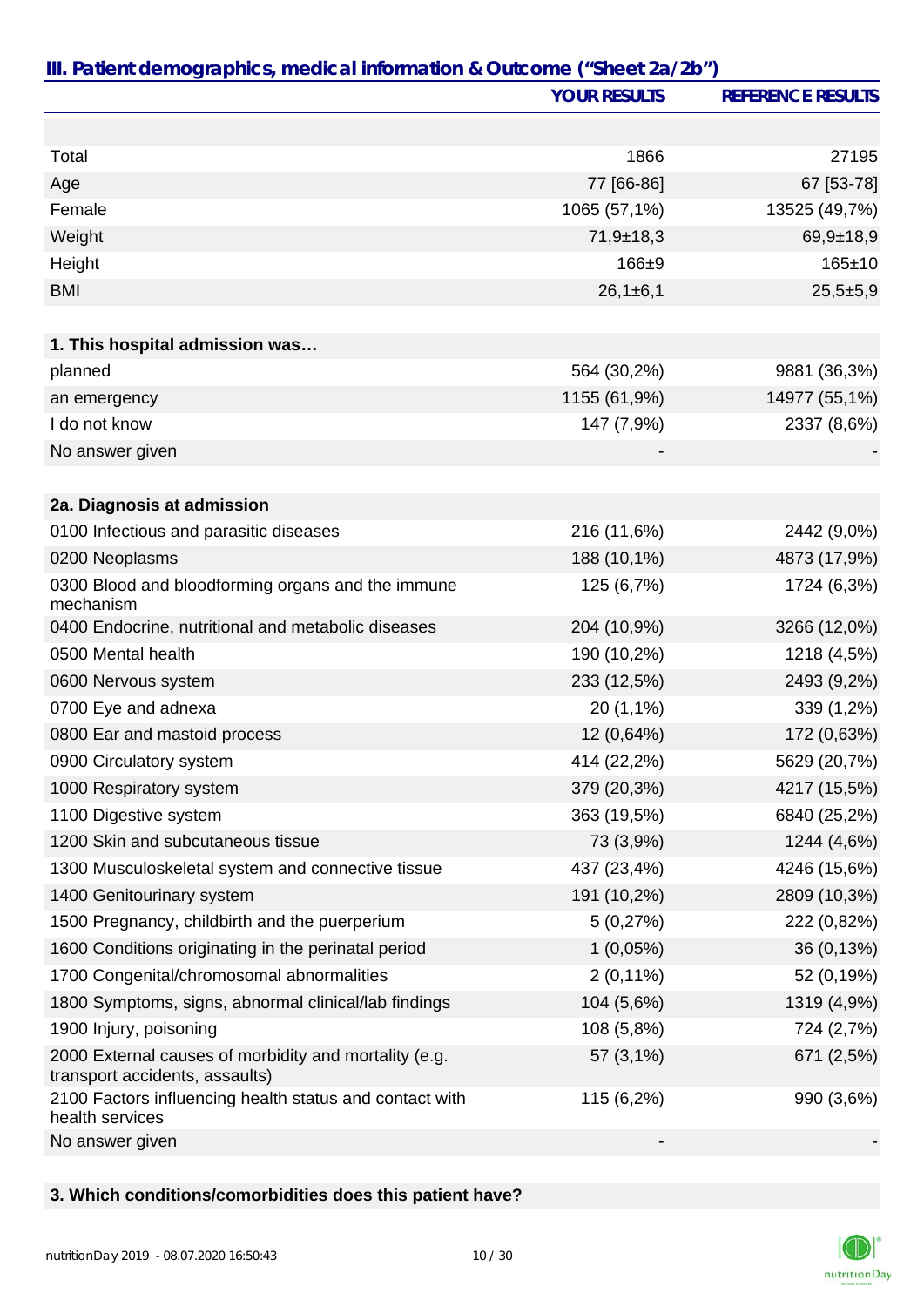| Cardiac insufficiency                                | 429 (24,7%)  | 5264 (21,3%)  |
|------------------------------------------------------|--------------|---------------|
| Myocardial infarction                                | 109 (6,3%)   | 1338 (5,5%)   |
| Chronic lung disease                                 | 343 (19,7%)  | 3466 (14,1%)  |
| Cerebral vascular disease                            | 191 (11,0%)  | 2274 (9,3%)   |
| Peripheral vascular disease                          | 280 (16,1%)  | 2842 (11,6%)  |
| Chronic liver disease                                | 70 (4,1%)    | 1477 (6,1%)   |
| Chronic kidney disease                               | 244 (14,1%)  | 2817 (11,6%)  |
| <b>Diabetes</b>                                      | 436 (25,0%)  | 5968 (24,2%)  |
| Cancer                                               | 300 (17,2%)  | 5709 (23,2%)  |
| Infection                                            | 280 (16,2%)  | 3578 (14,6%)  |
| Dementia                                             | 251 (14,3%)  | 1229 (5,1%)   |
| Major depressive disorder                            | 186 (10,7%)  | 1233 (5,1%)   |
| Other chronic mental disorder                        | 113 (6,6%)   | 1229 (5,1%)   |
| Other chronic disease                                | 412 (23,8%)  | 6369 (25,9%)  |
| None                                                 | 230 (12,3%)  | 4869 (17,9%)  |
|                                                      |              |               |
| 4a. Previous operation during this hospital stay     |              |               |
| Yes, planned                                         | 225 (12,1%)  | 5304 (19,5%)  |
| Yes, acute                                           | 61(3,3%)     | 1634 (6,0%)   |
| <b>No</b>                                            | 1125 (60,3%) | 17917 (65,9%) |
| I do not know                                        | 24 (1,3%)    | 313 (1,2%)    |
| Missing                                              | 431 (23,1%)  | 2027 (7,5%)   |
|                                                      |              |               |
| Days since operation                                 | $9[2-20]$    | $3[1-11]$     |
|                                                      |              |               |
| 4b. Planned operation during this hospital stay      |              |               |
| Yes, today or tomorrow                               | 18 (0,96%)   | 1998 (7,3%)   |
| Yes, later                                           | 17 (0,91%)   | 1411 (5,2%)   |
| No                                                   | 1292 (69,2%) | 19908 (73,2%) |
| I do not know                                        | 104 (5,6%)   | 1082 (4,0%)   |
| Missing                                              | 435 (23,3%)  | 2796 (10,3%)  |
|                                                      |              |               |
| 5. Previous ICU admission during this hospital stay? | 119 (8,2%)   | 2731 (10,6%)  |
| (Yes)                                                |              |               |
|                                                      |              |               |
| 6. Is this patient terminally ill?                   | 44 (2,4%)    | 1729 (6,4%)   |
|                                                      |              |               |
| 7. Fluid status                                      |              |               |
| Normal                                               | 1420 (76,1%) | 20820 (76,6%) |
| Overloaded                                           | 147 (7,9%)   | 1466 (5,4%)   |
| Dehydrated                                           | 98 (5,3%)    | 1298 (4,8%)   |
| I do not know                                        | 201 (10,8%)  | 3611 (13,3%)  |
| Missing                                              |              |               |

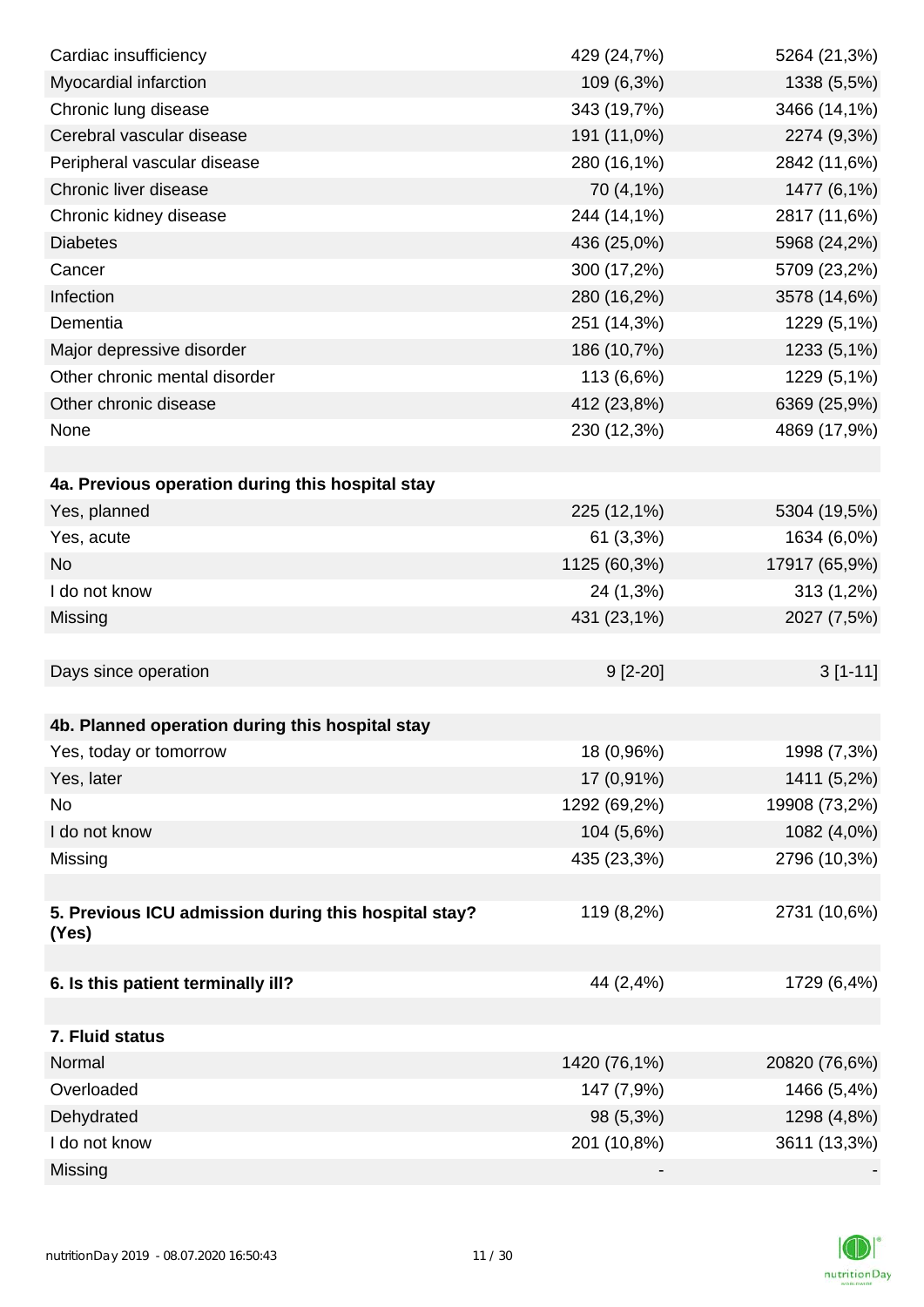| 8. Number of different medications planned                                               |              |               |
|------------------------------------------------------------------------------------------|--------------|---------------|
| Oral                                                                                     | $8[5-10]$    | $5[2-8]$      |
| Other                                                                                    | $2[1-3]$     | $2[1-4]$      |
|                                                                                          |              |               |
| 9. Was this patient identified as malnourished or at risk of malnutrition?               |              |               |
| Malnourished                                                                             | 411 (22,0%)  | 3264 (12,0%)  |
| At risk                                                                                  | 481 (25,8%)  | 4856 (17,9%)  |
| <b>No</b>                                                                                | 840 (45,0%)  | 16820 (61,8%) |
| I do not know                                                                            | 134 (7,2%)   | 2255 (8,3%)   |
| Missing                                                                                  |              |               |
|                                                                                          |              |               |
| 10. IV Fluids                                                                            |              |               |
| Electrolyte solution (NaCl, Ringers lactate, etc)                                        | 332 (17,8%)  | 9496 (34,9%)  |
| 5% Glucose solution                                                                      | 196 (10,5%)  | 2615 (9,6%)   |
|                                                                                          |              |               |
| 11. Number of ONS drinks planned                                                         | $0 [0-1]$    | $0[0-0]$      |
|                                                                                          |              |               |
| 12. Nutrition intake                                                                     |              |               |
| Regular hospital food                                                                    | 972 (52,1%)  | 15788 (58,1%) |
| Fortified/enriched hospital food                                                         | 710 (38,0%)  | 3133 (11,5%)  |
| Protein/energy supplement (e.g. ONS drinks)                                              | 558 (29,9%)  | 4012 (14,8%)  |
| <b>Enteral nutrition</b>                                                                 | 37(2,0%)     | 1315 (4,8%)   |
| Parenteral nutrition                                                                     | 23 (1,2%)    | 1286 (4,7%)   |
| Special diet                                                                             | 642 (34,4%)  | 8834 (32,5%)  |
| None                                                                                     | 48 (2,6%)    | 1283 (4,7%)   |
|                                                                                          |              |               |
| 13a. All lines and Tubes                                                                 |              |               |
| <b>Central Venous</b>                                                                    | 96 (6,6%)    | 2360 (9,2%)   |
| Peripheral venous access                                                                 | 435 (30,0%)  | 12501 (48,7%) |
| Nasogastric                                                                              | 9(0,62%)     | 680 (2,6%)    |
| Nasojejunal                                                                              | $6(0, 41\%)$ | 135 (0,53%)   |
| Nasoduadenal                                                                             | 4(0,28%)     | 99 (0,39%)    |
| Enterostoma                                                                              | 4(0,28%)     | 126 (0,49%)   |
| Percutaneous endoscopy/surgical gastrostomy                                              | $8(0,55\%)$  | 234 (0,91%)   |
| Percutaneous endoscopy/surgical jejunostomy                                              | $6(0, 41\%)$ | 95 (0,37%)    |
| None                                                                                     | 1334 (71,5%) | 12303 (45,2%) |
|                                                                                          |              |               |
| 13b. Were there complications with nutrition related lines<br>and tubes since admission? |              |               |
| Yes, previously                                                                          | 11 (0,59%)   | 362 (1,3%)    |
| Yes, ongoing                                                                             | 12 (0,64%)   | 227 (0,83%)   |
| <b>No</b>                                                                                | 1080 (57,9%) | 21227 (78,1%) |
| I do not know                                                                            | 230 (12,3%)  | 2312 (8,5%)   |
| Missing                                                                                  | 533 (28,6%)  | 3067 (11,3%)  |

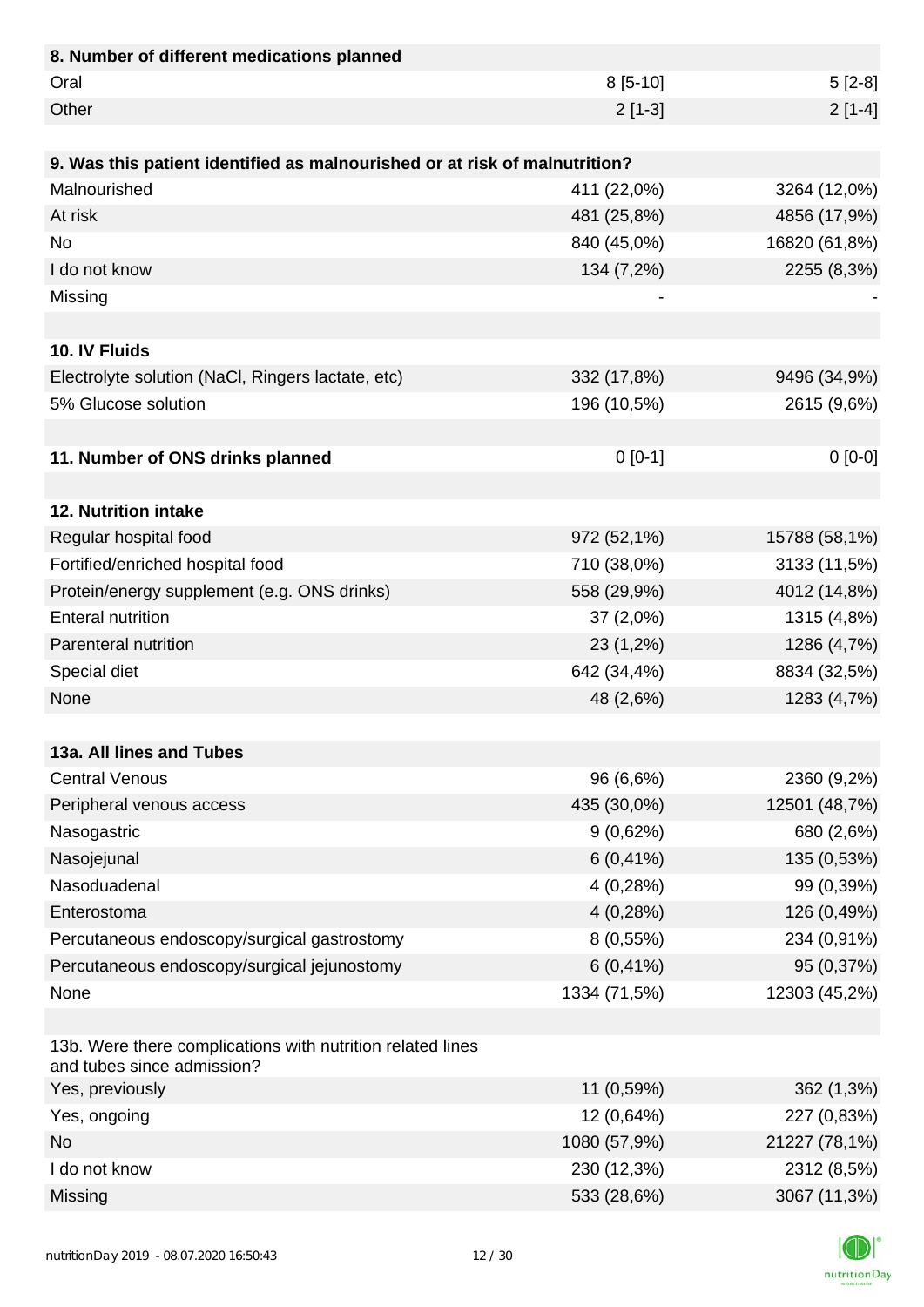| 14. Please indicate if any of the following was done for this patient since admission |              |               |
|---------------------------------------------------------------------------------------|--------------|---------------|
| Energy requirements were determined                                                   | 635 (43,9%)  | 9593 (37,3%)  |
| Protein requirements were determined                                                  | 567 (39,2%)  | 8543 (33,3%)  |
| Food/Nutrition intake was recorded in the patient record                              | 810 (55,9%)  | 11079 (43,1%) |
| Nutrition treatment plan was developed                                                | 774 (53,5%)  | 9042 (35,2%)  |
| Nutrition expert was consulted                                                        | 1012 (69,9%) | 9313 (36,3%)  |
| Malnutrition status is recorded in the patient record                                 | 781 (53,9%)  | 8238 (32,1%)  |
| None                                                                                  |              |               |
|                                                                                       |              |               |
| 15a. Energy goal                                                                      |              |               |
| $< 500$ kcal                                                                          | 39 (2,1%)    | 1046 (3,8%)   |
| 500-999 kcal                                                                          | 7(0,38%)     | 269 (0,99%)   |
| 1000-1499 kcal                                                                        | 40 (2,1%)    | 2400 (8,8%)   |
| 1500-1999 kcal                                                                        | 461 (24,7%)  | 8218 (30,2%)  |
| >=2000 kcal                                                                           | 307 (16,5%)  | 2704 (9,9%)   |
| Not determined                                                                        | 501 (26,8%)  | 8749 (32,2%)  |
| I do not know                                                                         | 93 (5,0%)    | 2265 (8,3%)   |
| Missing                                                                               | 418 (22,4%)  | 1544 (5,7%)   |
|                                                                                       |              |               |
| 15b. Energy intake                                                                    |              |               |
| $< 500$ kcal                                                                          | 45 (2,4%)    | 1697 (6,2%)   |
| 500-999 kcal                                                                          | 42 (2,3%)    | 1257 (4,6%)   |
| 1000-1499 kcal                                                                        | 178 (9,5%)   | 3424 (12,6%)  |
| 1500-1999 kcal                                                                        | 360 (19,3%)  | 5999 (22,1%)  |
| >=2000 kcal                                                                           | 110 (5,9%)   | 1448 (5,3%)   |
| Not determined                                                                        | 532 (28,5%)  | 8533 (31,4%)  |
| I do not know                                                                         | 181 (9,7%)   | 3276 (12,0%)  |
| Missing                                                                               | 418 (22,4%)  | 1561 (5,7%)   |
|                                                                                       |              |               |
| 16. Since admission, this patient's health status has                                 |              |               |
| Improved                                                                              | 683 (36,6%)  | 12837 (47,2%) |
| Deteriorated                                                                          | 77 (4,1%)    | 1433 (5,3%)   |
| Remained the same                                                                     | 393 (21,1%)  | 7057 (25,9%)  |
| This patient has just been admitted                                                   | 155 (8,3%)   | 1699 (6,2%)   |
| I do not know                                                                         | 140 (7,5%)   | 2663 (9,8%)   |
| Missing                                                                               | 418 (22,4%)  | 1506 (5,5%)   |
|                                                                                       |              |               |
| Length of hospital stay (days)                                                        | 18 [10-29]   | 12 [6-23]     |
|                                                                                       |              |               |
| <b>Outcome Code</b>                                                                   |              |               |
| 1= Still in the hospital                                                              | 167 (8,9%)   | 2601 (9,6%)   |
| 2= Transferred to another hospital                                                    | 28 (1,5%)    | 571 (2,1%)    |
| 3= Transferred to long term care                                                      | 234 (12,5%)  | 1107 (4,1%)   |
|                                                                                       |              |               |

K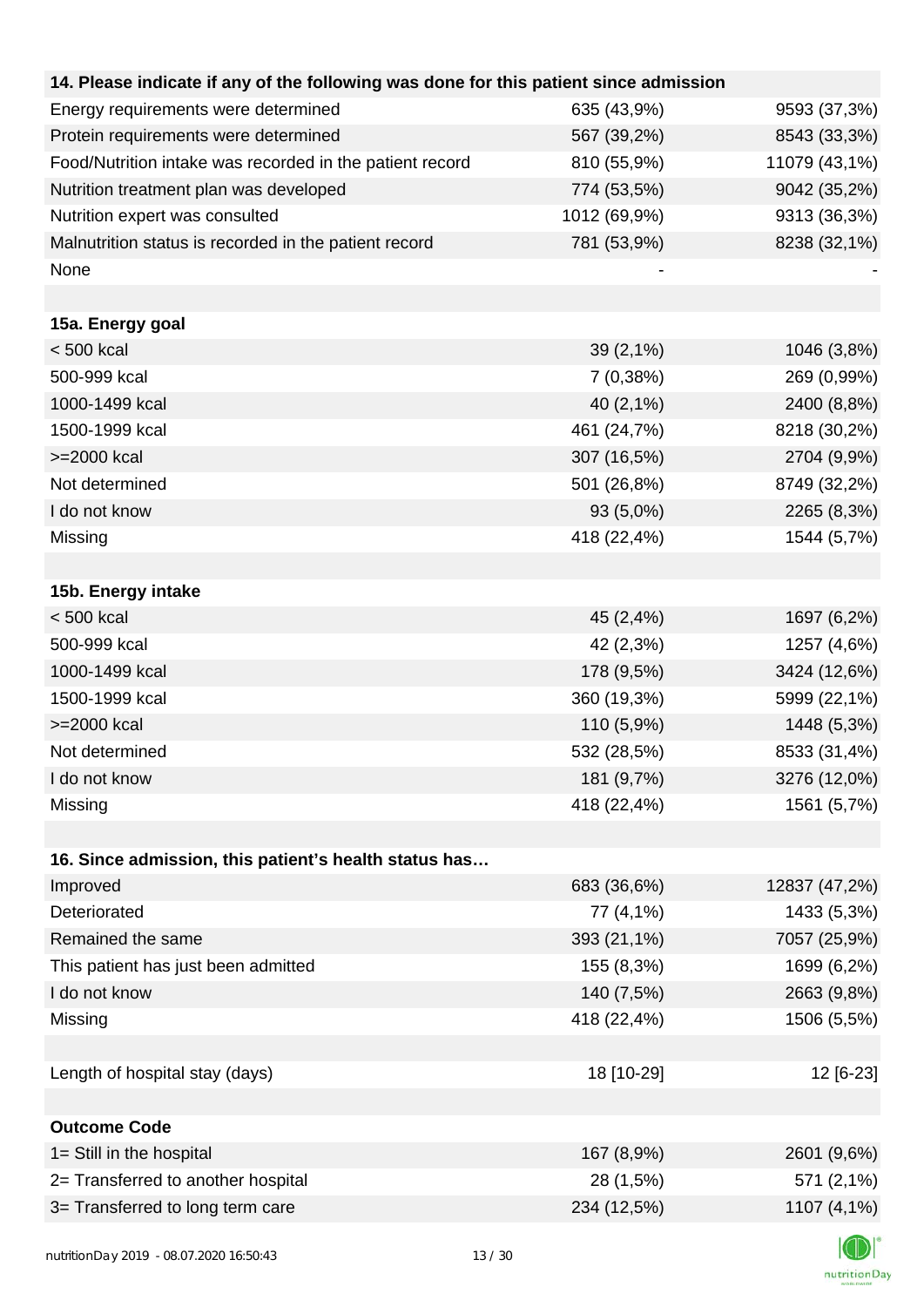| 4= Rehabilitation                    | 51(2,7%)     | 1222 (4,5%)   |
|--------------------------------------|--------------|---------------|
| 5= Discharged home                   | 938 (50,3%)  | 20149 (74,1%) |
| $6 = Death$                          | 53 (2,8%)    | 845 (3,1%)    |
| $7 =$ Others                         | 40 $(2,1\%)$ | 507 (1,9%)    |
| Missing                              | 355 (19,0%)  | 193 (0,71%)   |
|                                      |              |               |
| <b>Readmitted since ND</b>           |              |               |
| $1 = No$                             | 933 (71,5%)  | 18115 (75,8%) |
| 2= Yes, same hospital planned        | 71 (5,4%)    | 1637 (6,9%)   |
| 3= Yes, same hospital unplanned      | 84 (6,4%)    | 1465 (6,1%)   |
| 4= Yes, different hospital planned   | $6(0, 46\%)$ | 112 (0,47%)   |
| 5= Yes, different hospital unplanned | 6(0, 46%)    | 112 (0,47%)   |
| 6= Unknown                           | 22 (1,7%)    | 796 (3,3%)    |
| <b>Missing</b>                       | 183 (14,0%)  | 1597 (6,7%)   |

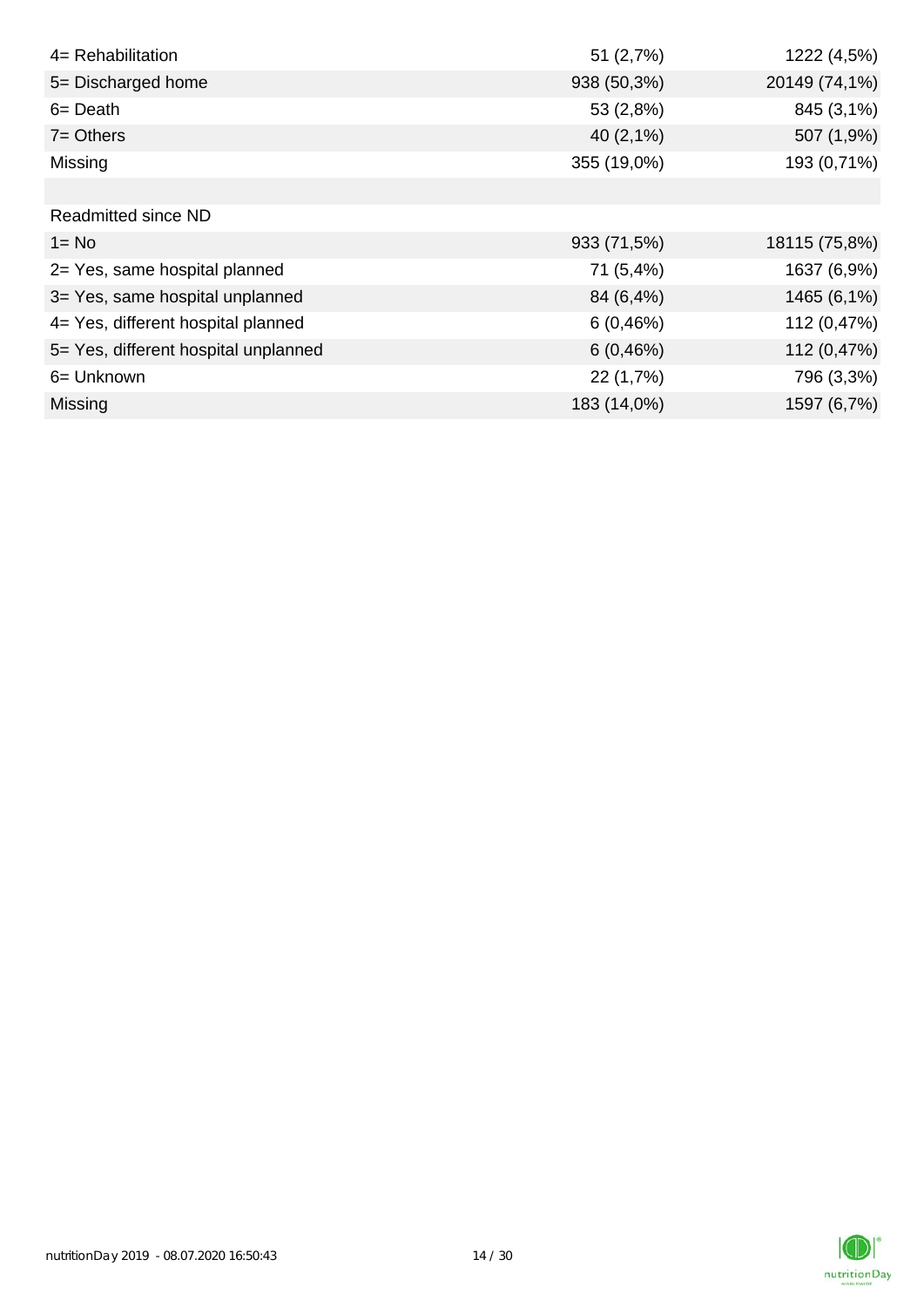|                                                                                   | <b>YOUR RESULTS</b>      | <b>REFERENCE RESULTS</b>    |
|-----------------------------------------------------------------------------------|--------------------------|-----------------------------|
|                                                                                   |                          |                             |
| 1. What are your typical dietary habits?                                          |                          |                             |
| No special dietary habits                                                         | 1028 (56,8%)             | 17526 (66,5%)               |
| I am vegetarian                                                                   | 23 (1,3%)                | 510 (1,9%)                  |
| I adhee to a vegan diet                                                           | 1(0,06%)                 | 193 (0,73%)                 |
| I eat gluten-free diet                                                            | 11 (0,61%)               | 244 (0,93%)                 |
| I avoid added sugars                                                              | 230 (12,7%)              | 3934 (14,9%)                |
| I avoid carbohydrates                                                             | $38(2,1\%)$              | 1502 (5,7%)                 |
| I eat a low fat-diet                                                              | 89 (4,9%)                | 2899 (11,0%)                |
| I am lactose intolerant                                                           | 23 (1,3%)                | 946 (3,6%)                  |
| Other special diet due to intolerances/allergies                                  | 28 (1,5%)                | 469 (1,8%)                  |
| Other                                                                             | 107 (5,9%)               | 1854 (7,0%)                 |
| No answer given                                                                   | 415 (22,9%)              | 1891 (7,2%)                 |
|                                                                                   |                          |                             |
| 2. Where did you live before your current hospital admission?                     |                          |                             |
| At home                                                                           | 1146 (63,3%)             | 22025 (83,6%)               |
| In a nursing home or other live-in facility                                       | 156 (8,6%)               | 836 (3,2%)                  |
| I was transferred from another hospital                                           | 69 (3,8%)                | 1411 (5,4%)                 |
| Other                                                                             | 17 (0,94%)               | 374 (1,4%)                  |
| Missing                                                                           | 422 (23,3%)              | 1694 (6,4%)                 |
| 3. In general, are you able to walk?                                              |                          |                             |
| Yes                                                                               | 690 (38,1%)              | 16014 (60,8%)               |
| Yes, with someone's help                                                          | 169 (9,3%)               |                             |
|                                                                                   | 390 (21,5%)              | 2580 (9,8%)<br>3466 (13,2%) |
| Yes, independently using a cane, walker, or crutches<br>No, I have a wheelchair   | 64 (3,5%)                | 1033 (3,9%)                 |
| No, I am bedridden                                                                |                          |                             |
|                                                                                   | 73 (4,0%)<br>424 (23,4%) | 1462 (5,6%)                 |
| Missing                                                                           |                          | 1785 (6,8%)                 |
| 4. In general, how would you say your health is?                                  |                          |                             |
| Very good                                                                         | 88 (4,9%)                | 1854 (7,0%)                 |
| Good                                                                              | 503 (27,8%)              | 8966 (34,0%)                |
| Fair                                                                              | 572 (31,6%)              | 9409 (35,7%)                |
| Poor                                                                              | 170 (9,4%)               | 3513 (13,3%)                |
| Very poor                                                                         | 50 (2,8%)                | 824 (3,1%)                  |
| Missing                                                                           | 427 (23,6%)              | 1774 (6,7%)                 |
|                                                                                   |                          |                             |
| 5. Over the last 12 months prior to your current hospital admission approximately |                          |                             |

| how many times have you seen a doctor?                                               | $7$ [3-12] | $5 [2 - 10]$ |
|--------------------------------------------------------------------------------------|------------|--------------|
| how many times have you been admitted to the<br>hospital (Emergency room, any ward)? | $1$ [0-2]  | $1$ [0-2]    |

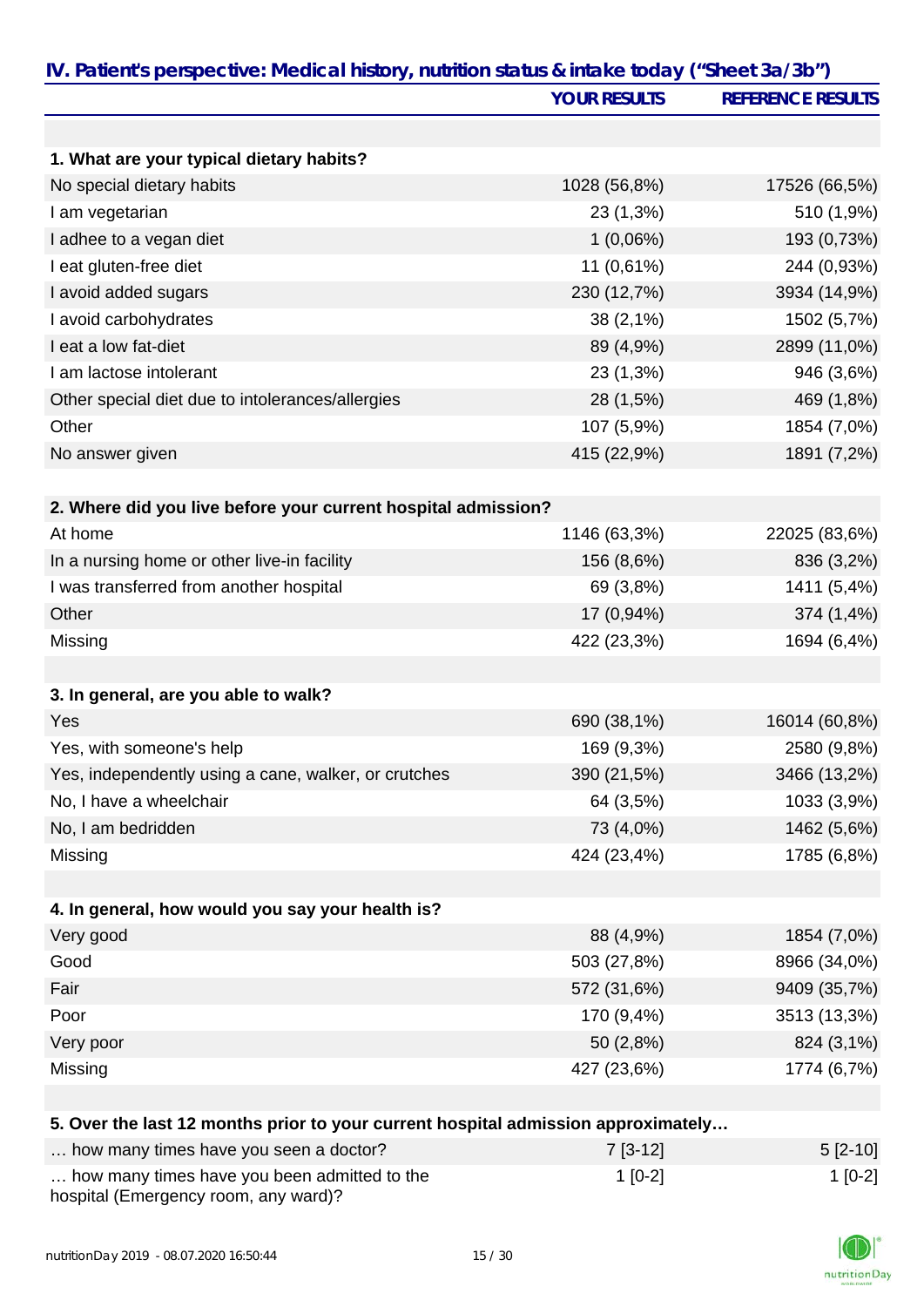| how many nights in total have you spent in hospital? | $6[0-20]$<br>$5[0-15]$ |
|------------------------------------------------------|------------------------|
|------------------------------------------------------|------------------------|

| 6. How many different medications do you take routinely each day (prior to hospitalisation)? |             |               |
|----------------------------------------------------------------------------------------------|-------------|---------------|
| $1 - 2$                                                                                      | 159 (8,8%)  | 4936 (18,7%)  |
| $3-5$                                                                                        | 347 (19,2%) | 6672 (25,3%)  |
| More than 5                                                                                  | 733 (40,5%) | 7906 (30,0%)  |
| None                                                                                         | 100 (5,5%)  | 3926 (14,9%)  |
| I do not know                                                                                | 45 (2,5%)   | 1077 (4,1%)   |
| Missing                                                                                      | 426 (23,5%) | 1823 (6,9%)   |
|                                                                                              |             |               |
| 7. Do you have health insurance?                                                             |             |               |
| Yes, private insurance only                                                                  | 333 (18,4%) | 4253 (16,1%)  |
| Yes, public insurance only                                                                   | 480 (26,5%) | 12350 (46,9%) |
| Yes, both                                                                                    | 129 (7,1%)  | 3229 (12,3%)  |
| None                                                                                         | 122 (6,7%)  | 2938 (11,2%)  |
| I prefer not to answer                                                                       | 250 (13,8%) | 1314 (5,0%)   |
| Missing                                                                                      | 496 (27,4%) | 2256 (8,6%)   |
|                                                                                              |             |               |
| 8. What was your weight 5 years ago?                                                         | 75 [63-85]  | 72 [60-85]    |
| I do not know                                                                                | 385 (21,3%) | 6267 (23,8%)  |
|                                                                                              |             |               |
| 9a. Have you lost weight within the last 3 months?                                           |             |               |
| Yes, intentionally                                                                           | 119 (6,6%)  | 2468 (9,4%)   |
| Yes, unintentionally                                                                         | 734 (40,6%) | 10065 (38,2%) |
| No, my weight stayed the same                                                                | 539 (29,8%) | 7869 (29,9%)  |
| No, I gained weight                                                                          | 216 (11,9%) | 2857 (10,8%)  |
| I do not know                                                                                | 170 (9,4%)  | 2512 (9,5%)   |
| Missing                                                                                      | 32(1,8%)    | 569 (2,2%)    |
|                                                                                              |             |               |
| 9b. If yes, how many kg did you lose?                                                        | $6[3-10]$   | 6 [4-10]      |
| I do not know                                                                                | 151 (17,7%) | 1997 (15,9%)  |
|                                                                                              |             |               |
| 10. Did you know about your hospitalisation two days<br>before admission? (Yes)              | 374 (28,4%) | 9602 (40,6%)  |
|                                                                                              |             |               |
| 11. Please indicate if you                                                                   |             |               |
| were weighed at admission                                                                    | 905 (65,1%) | 14112 (57,4%) |
| were informed about your nutrition status                                                    | 682 (49,2%) | 8364 (34,3%)  |
| were informed about nutrition care options                                                   | 736 (53,2%) | 7769 (31,9%)  |
| received special nutrition care                                                              | 685 (49,7%) | 7463 (30,7%)  |
|                                                                                              |             |               |

| 12. How well have you eaten in the week before you were admitted to the hospital? |             |               |
|-----------------------------------------------------------------------------------|-------------|---------------|
| More than normal                                                                  | 47 (2,6%)   | 1163 (4,4%)   |
| Normal                                                                            | 996 (54,8%) | 15832 (60,4%) |

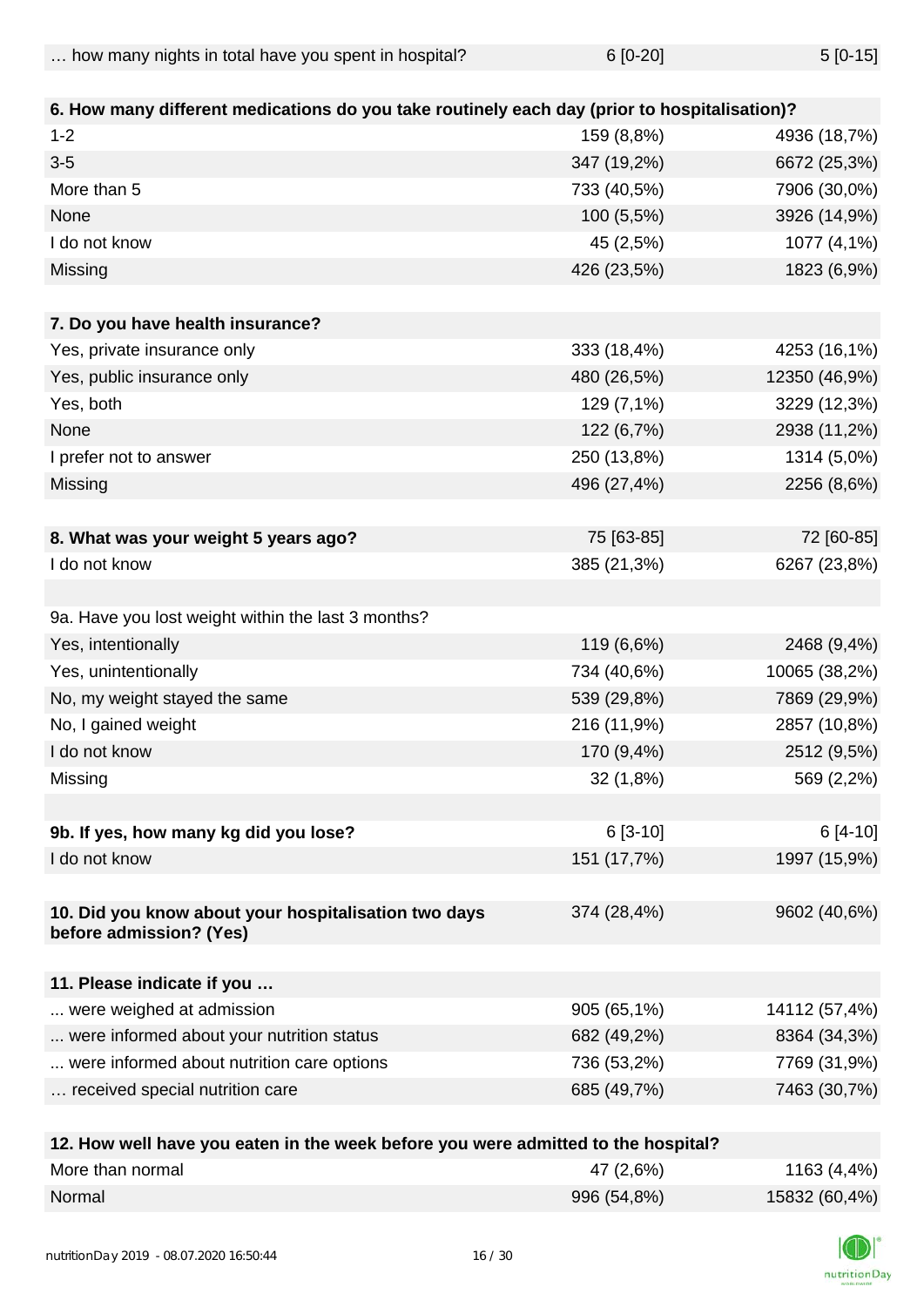| About 3/4 of normal                                                            | 239 (13,2%)  | 2728 (10,4%)  |
|--------------------------------------------------------------------------------|--------------|---------------|
| About half of normal                                                           | 303 (16,7%)  | 3287 (12,5%)  |
| About a quarter to nearly nothing                                              | 178 (9,8%)   | 2496 (9,5%)   |
| I do not know                                                                  | 13 (0,72%)   | 264 (1,0%)    |
| Missing                                                                        | 41 (2,3%)    | 443 (1,7%)    |
|                                                                                |              |               |
| 13. In general, how satisfied are you with the food at the hospital?           |              |               |
| Very satisfied                                                                 | 250 (13,8%)  | 6066 (23,1%)  |
| Somewhat satisfied                                                             | 644 (35,4%)  | 8166 (31,2%)  |
| <b>Neutral</b>                                                                 | 218 (12,0%)  | 4867 (18,6%)  |
| <b>Dissatisfied</b>                                                            | 159 (8,8%)   | 2103 (8,0%)   |
| Very dissatisfied                                                              | 50 (2,8%)    | 726 (2,8%)    |
| I do not know                                                                  | 55 (3,0%)    | 2021 (7,7%)   |
| Missing                                                                        | 441 (24,3%)  | 2264 (8,6%)   |
|                                                                                |              |               |
| 14. Did you get any help with eating TODAY?                                    |              |               |
| Yes, from family or friends                                                    | 28 (1,5%)    | 2448 (9,3%)   |
| Yes, from hospital staff                                                       | 182 (10,0%)  | 1670 (6,4%)   |
| <b>No</b>                                                                      | 1120 (61,6%) | 19193 (73,2%) |
| I do not know                                                                  | 14 (0,77%)   | $302(1,2\%)$  |
| Missing                                                                        | 473 (26,0%)  | 2600 (9,9%)   |
|                                                                                |              |               |
| 15. Were you able to eat without interruption TODAY?<br>(Yes)                  | 1056 (80,5%) | 17231 (74,2%) |
|                                                                                |              |               |
| 16a. Please indicate how much hospital food you ate for lunch or dinner TODAY: |              |               |
| About all                                                                      | 820 (45,1%)  | 12095 (46,1%) |
| 1/2                                                                            | 531 (29,2%)  | 6486 (24,7%)  |
| 1/4                                                                            | 241 (13,3%)  | 3353 (12,8%)  |
| Nothing                                                                        | 167 (9,2%)   | 3130 (11,9%)  |
| Missing                                                                        | 58 (3,2%)    | 1149 (4,4%)   |
|                                                                                |              |               |
| 16b. The portion size of the meal I ordered TODAY was                          |              |               |
| Standard                                                                       | 966 (53,2%)  | 15979 (61,0%) |
| Smaller                                                                        | 156 (8,6%)   | 2367 (9,0%)   |
| Larger                                                                         | 75 (4,1%)    | 1119 (4,3%)   |
| I do not know                                                                  | 86 (4,7%)    | 2429 (9,3%)   |
| Missing                                                                        | 534 (29,4%)  | 4319 (16,5%)  |
|                                                                                |              |               |
| 17. If you did not eat everything of your meal, please tell us why:            |              |               |
| I did not like the type of food offered                                        | 161 (17,1%)  | 2061 (15,9%)  |
| I did not like the smell/taste of the food                                     | 89 (9,5%)    | 1569 (12,1%)  |
| The food did not fit my cultural/religious preferences                         | 7(0,75%)     | 143 (1,1%)    |
| The food was too hot                                                           | 6(0,64%)     | 59 (0,45%)    |

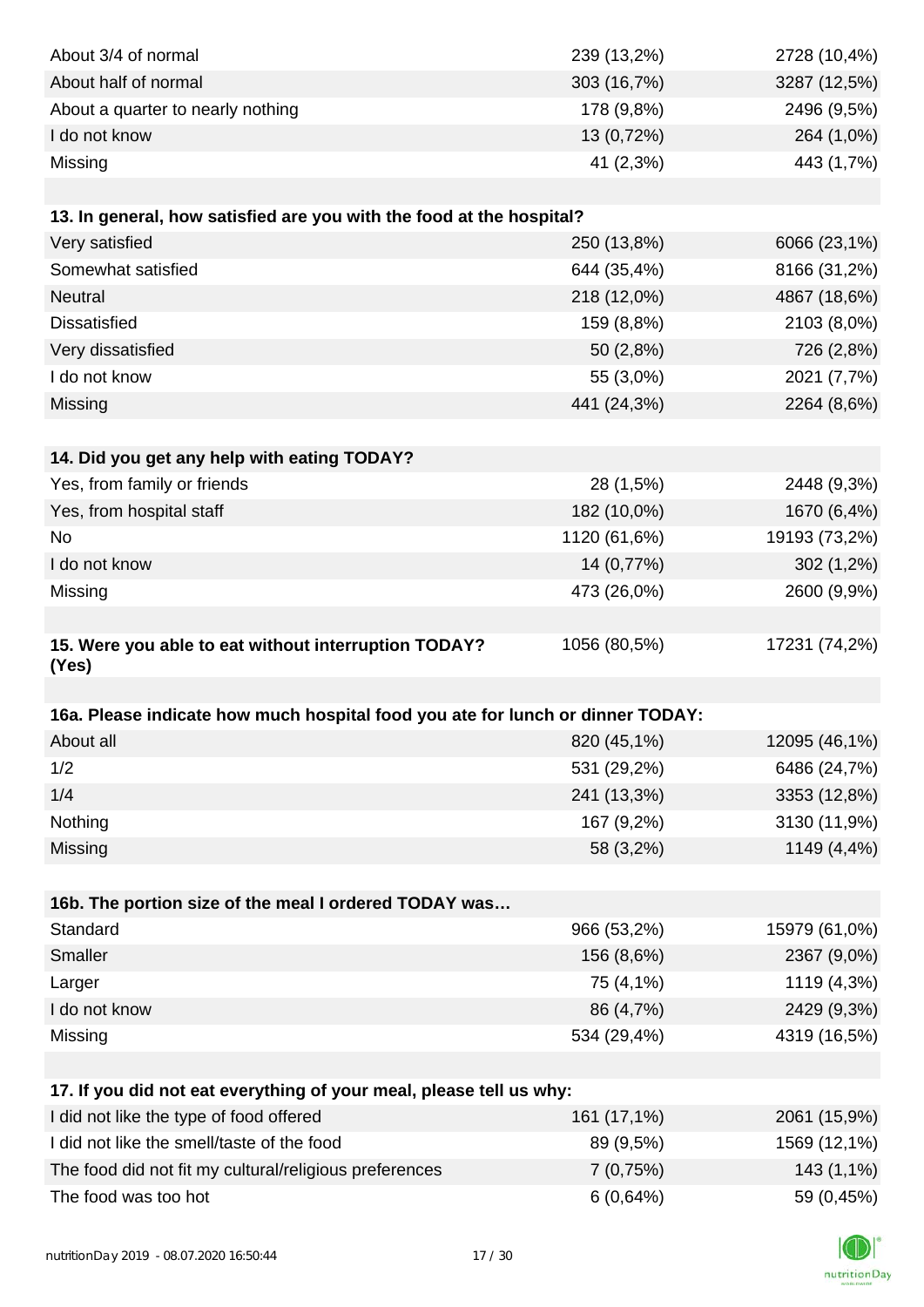| 14 (1,5%)   | 296 (2,3%)   |
|-------------|--------------|
| $3(0,32\%)$ | 96 (0,74%)   |
| 204 (21,7%) | 2205 (17,0%) |
| 224 (23,9%) | 3830 (29,5%) |
| 44 (4,7%)   | 761 (5,9%)   |
| 121 (12,9%) | 1427 (11,0%) |
| 51(5,4%)    | 1029 (7,9%)  |
| 64 (6,8%)   | 789 (6,1%)   |
| $9(0,96\%)$ | 208 (1,6%)   |
| 46 (4,9%)   | 1289 (9,9%)  |
| 47 (5,0%)   | 766 (5,9%)   |
| $3(0,32\%)$ | 139 (1,1%)   |
| 243 (25,9%) | 1829 (14,1%) |
|             |              |

| 18. Enter the number of glasses/cups of the drinks you consumed in the last 24 hours |             |              |
|--------------------------------------------------------------------------------------|-------------|--------------|
| Water                                                                                | $4[3-6]$    | $3[2-5]$     |
| Tea                                                                                  | $0[0-2]$    | $1[0-2]$     |
| Coffee                                                                               | $2$ [2-3]   | $1[1-2]$     |
| <b>Milk</b>                                                                          | $0[0-1]$    | $1$ [0-1]    |
| Fruit juice                                                                          | $0[0-1]$    | $1[0-2]$     |
| Soft drinks                                                                          | $1[0-2]$    | $0[0-1]$     |
| <b>Nutrition drink</b>                                                               | $1$ [0-1]   | $0[0-1]$     |
| Other                                                                                | $1$ [0-1]   | $0[0-1]$     |
|                                                                                      |             |              |
| 19a. Did you eat any food apart from hospital food<br><b>TODAY?</b>                  | 386 (29,6%) | 6580 (28,9%) |

| 19b. If yes, what did you eat? |             |              |
|--------------------------------|-------------|--------------|
| Sweet snacks                   | 205 (53,1%) | 1928 (29,3%) |
| Salty snacks                   | $36(9,3\%)$ | 749 (11,4%)  |
| Homemade food                  | 38 (9,8%)   | 963 (14,6%)  |
| <b>Fruits</b>                  | 130 (33,7%) | 2551 (38,8%) |
| Dairy products                 | 44 (11,4%)  | 724 (11,0%)  |
| Food delivered/restaurant      | $9(2,3\%)$  | 293 (4,5%)   |
| Sandwich                       | 19 (4,9%)   | 421 (6,4%)   |
| Other                          | 40 (10,4%)  | 1042 (15,8%) |

| 20. How has your food intake changed since your hospital admission? |             |               |  |
|---------------------------------------------------------------------|-------------|---------------|--|
| Increased                                                           | 253 (13,9%) | 3706 (14,1%)  |  |
| Decreased                                                           | 323 (17,8%) | 7774 (29,7%)  |  |
| Stayed the same                                                     | 658 (36,2%) | 10331 (39,4%) |  |
| I do not know                                                       | 105(5,8%)   | 1690 (6,4%)   |  |
| Missing                                                             | 478 (26,3%) | 2712 (10,3%)  |  |

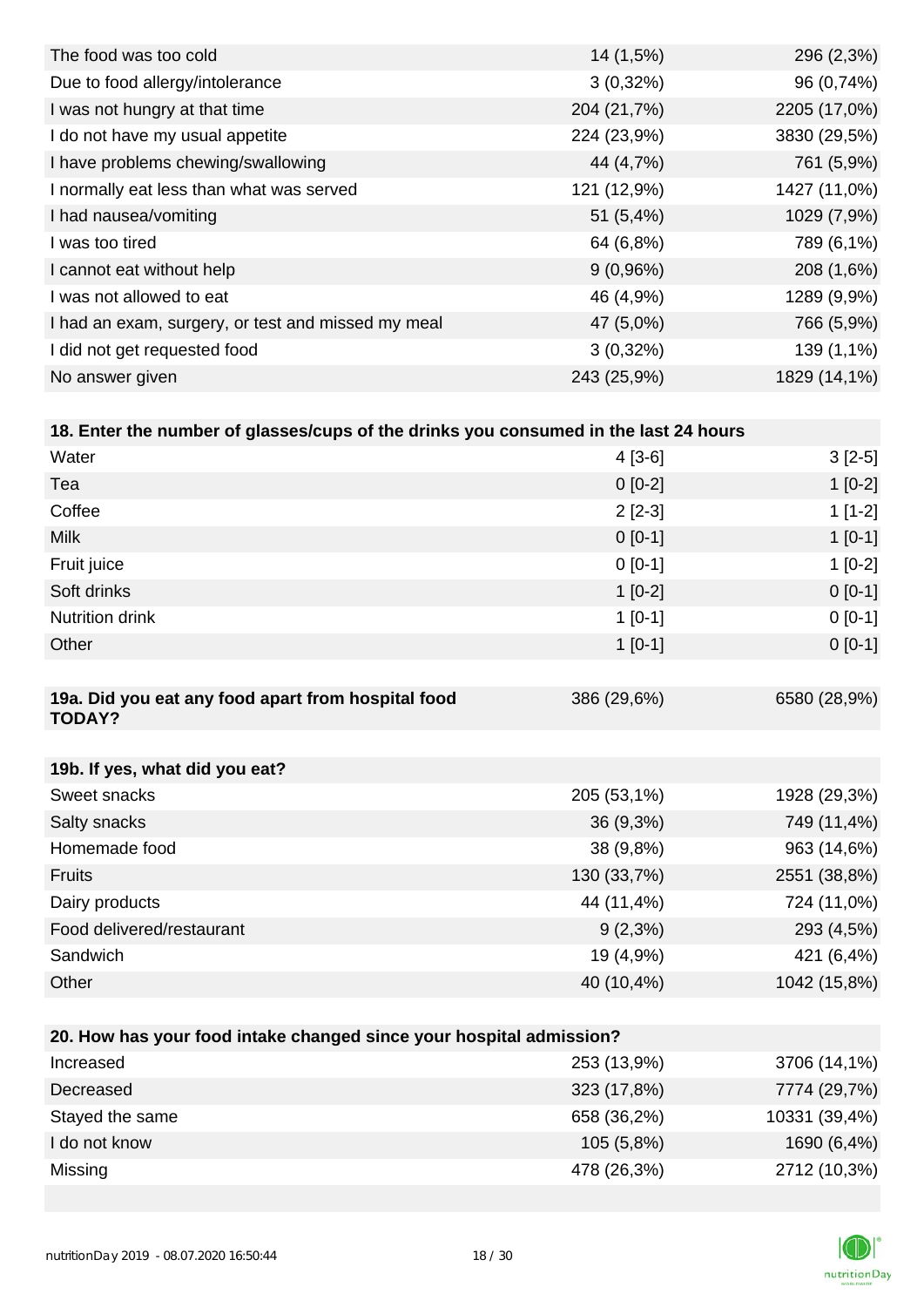| 21. TODAY I feel                                     |              |               |
|------------------------------------------------------|--------------|---------------|
| Stronger than at admission                           | 754 (41,5%)  | 11240 (42,9%) |
| Weaker than at admission                             | 330 (18,2%)  | 4893 (18,7%)  |
| Same as at admission                                 | 555 (30,5%)  | 7428 (28,3%)  |
| I was admitted today                                 | 50 (2,8%)    | 662 (2,5%)    |
| I do not know                                        | 85 (4,7%)    | 1384 (5,3%)   |
| Missing                                              | 43 (2,4%)    | 606 (2,3%)    |
|                                                      |              |               |
| 22. Can you walk without assistance TODAY?           |              |               |
| <b>Yes</b>                                           | 849 (46,7%)  | 15438 (58,9%) |
| No, only with assistance                             | 644 (35,4%)  | 6458 (24,6%)  |
| No, I stay in bed                                    | 195 (10,7%)  | 3018 (11,5%)  |
| Missing                                              | 129 (7,1%)   | 1299 (5,0%)   |
|                                                      |              |               |
| 23. Did anyone help you complete this questionnaire? | 1064 (77,5%) | 15731 (65,1%) |

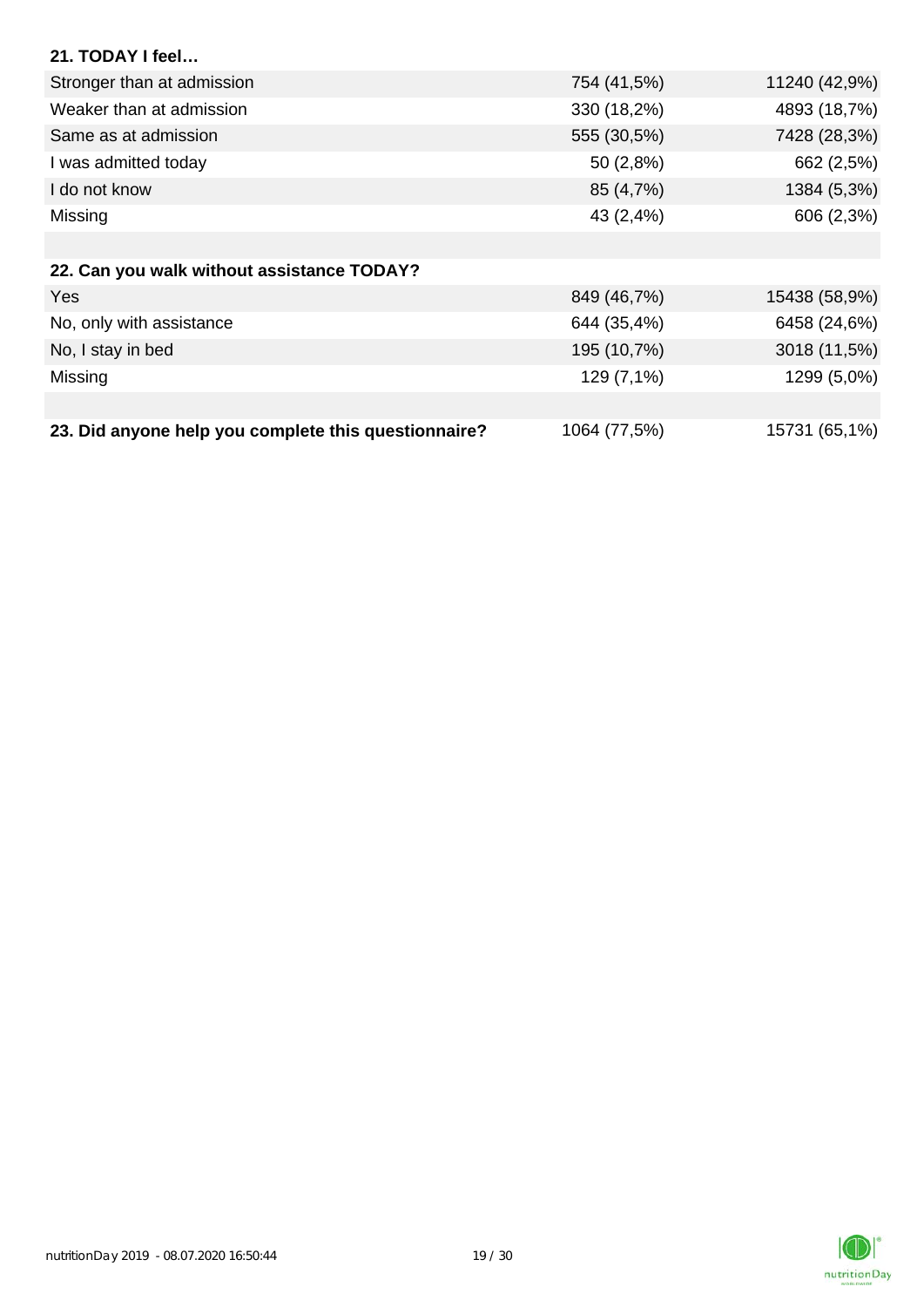| V. Oncology: Unit organisation and structures ("Sheet 1 onco")         | <b>YOUR RESULTS</b>      | <b>REFERENCE RESULTS</b> |
|------------------------------------------------------------------------|--------------------------|--------------------------|
|                                                                        |                          |                          |
| Number of units with cancer patients:                                  | 14                       | 331                      |
| Computerized system in hospital:                                       | 14 units (100%) YES      | 312 units (94%) YES      |
| Nutritional treatment of cancer patients is part of overall            | 14 units (100%) YES      | 297 units (90%) YES      |
| care plan                                                              |                          |                          |
| Nutritional treatment is considered                                    |                          |                          |
| Routinely                                                              |                          | 195 (58,9%)              |
| When patient asks                                                      |                          | 88 (26,6%)               |
| When body weight loss > 10%                                            |                          | 111 (33,5%)              |
| During palliative phase                                                |                          | 91 (27,5%)               |
| Other                                                                  |                          | 23 (6,95%)               |
| Missing                                                                |                          | 31 (9,37%)               |
| Nutritional treatment is not part of the comprehensive approach due to |                          |                          |
| Lack of evidence                                                       | $\overline{\phantom{0}}$ | 10 (3,02%)               |
| No knowledge of the field                                              |                          | 11 (3,32%)               |
| No reimbursement                                                       |                          | 8(2,42%)                 |
| It feeds the tumour                                                    |                          | $2(0,60\%)$              |
| Other                                                                  |                          | 12 (3,63%)               |
|                                                                        |                          |                          |
| Nutritional therapy used for cancer patients                           |                          |                          |
| Nutrition according to nutrition plan                                  |                          | 217 (65,6%)              |
| Calculation of energy needs                                            |                          | 238 (71,9%)              |
| Monitoring patients intake and use of oral supplements                 |                          | 283 (85,5%)              |
| None                                                                   |                          | $7(2,11\%)$              |
| Other                                                                  |                          | 16 (4,83%)               |
| Missing                                                                |                          | 8(2,42%)                 |
| Nutritional therapy is not used due to                                 |                          |                          |
| Lack of evidence                                                       |                          | $3(0,91\%)$              |
| Lack of experience                                                     |                          | 9(2,72%)                 |
| No reimbursement                                                       |                          | $5(1,51\%)$              |
| Lack of dietitians                                                     |                          | 14 (4,23%)               |
| Lack of other experts                                                  |                          | $4(1,21\%)$              |
| Other                                                                  |                          | $7(2,11\%)$              |
| Missing                                                                |                          | $1(0,30\%)$              |

### **Assessment of parameters in cancer patients & methods used:**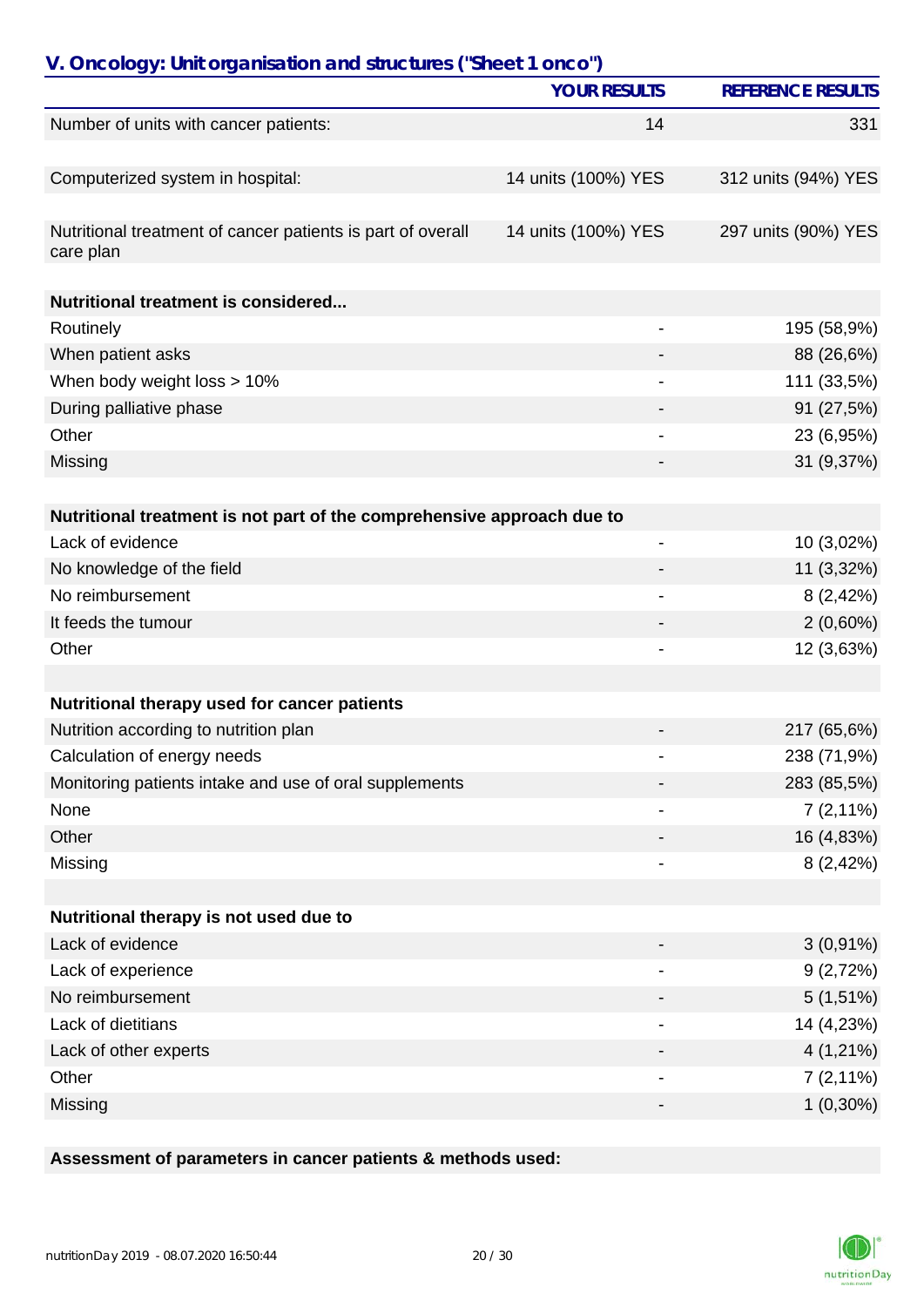| Anthropometry/Body composition: |              |                |
|---------------------------------|--------------|----------------|
| <b>Body weight</b>              |              |                |
| Regularly                       | 8 (57,1%)    | 224 (67,7%)    |
| At chemotherapy                 | 6(42,9%)     | 53 (16,0%)     |
| When necessary                  |              | 43 (13,0%)     |
| Never                           | -            | 4 (1,21%)      |
| Unknown                         |              | $3(0,91\%)$    |
| Missing                         | -            | $4(1,21\%)$    |
|                                 |              |                |
| Anthropometrics (circumference) |              |                |
| Regularly                       | 1(7,14%)     | 38 (11,5%)     |
| At chemotherapy                 |              | $7(2,11\%)$    |
| When necessary                  | 3(21,4%)     | 118 (35,6%)    |
| Never                           | 10 (71,4%)   | 143 (43,2%)    |
| Unknown                         |              | 10 (3,02%)     |
| Missing                         |              | 15 (4,53%)     |
|                                 |              |                |
| <b>BIA</b>                      |              |                |
| Regularly                       |              | 12 (3,63%)     |
| At chemotherapy                 |              | $4(1,21\%)$    |
| When necessary                  | 1(7,14%)     | 102 (30,8%)    |
| Never                           | 13 (92,9%)   | 187 (56,5%)    |
| Unknown                         | -            | 12 (3,63%)     |
| Missing                         | -            | 14 (4,23%)     |
|                                 |              |                |
| <b>CT SCAN</b>                  |              |                |
| Regularly                       | 2(14,3%)     | 13 (3,93%)     |
| At chemotherapy                 |              | 4 (1,21%)      |
| When necessary                  | $3(21, 4\%)$ | 84 (25,4%)     |
| Never                           | $9(64,3\%)$  | 199 (60,1%)    |
| Unknown                         |              | 18 (5,44%)     |
| Missing                         |              | 13 (3,93%)     |
|                                 |              |                |
| <b>DEXA</b>                     |              |                |
| Regularly                       | 1(7,14%)     | $6(1,81\%)$    |
| At chemotherapy                 |              | $1(0,30\%)$    |
| When necessary                  | $3(21, 4\%)$ | 55 (16,6%)     |
| Never                           | 10 (71,4%)   | 227 (68,6%)    |
| Unknown                         |              | 27 (8,16%)     |
| Missing                         | -            | 15 (4,53%)     |
|                                 |              |                |
| <b>Other (body composition)</b> |              |                |
| Regularly                       | 1(7,14%)     | $6(1,81\%)$    |
| At chemotherapy                 |              | $1(0,30\%)$    |
|                                 |              | $\blacksquare$ |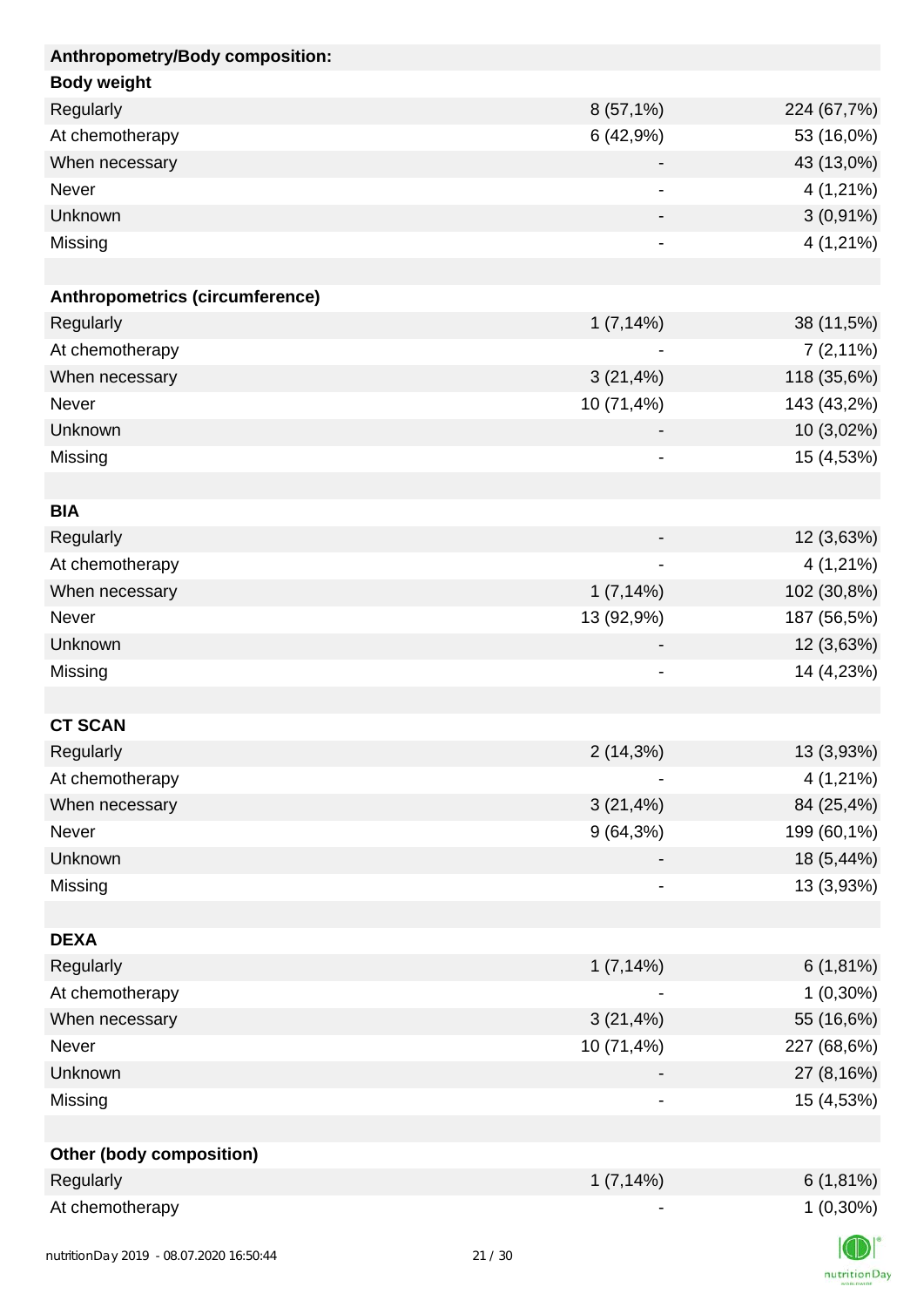| When necessary                           |       | 2(14,3%)                 | 47 (14,2%)  |
|------------------------------------------|-------|--------------------------|-------------|
| Never                                    |       | 5(35,7%)                 | 113 (34,1%) |
| Unknown                                  |       | $1(7,14\%)$              | 47 (14,2%)  |
| Missing                                  |       | 5 (35,7%)                | 117 (35,3%) |
|                                          |       |                          |             |
| <b>Body function:</b>                    |       |                          |             |
| <b>Handgrip</b>                          |       |                          |             |
| Regularly                                |       |                          | 16 (4,83%)  |
| At chemotherapy                          |       |                          | 9(2,72%)    |
| When necessary                           |       | 5 (35,7%)                | 98 (29,6%)  |
| Never                                    |       | $9(64,3\%)$              | 176 (53,2%) |
| Unknown                                  |       |                          | 16 (4,83%)  |
| Missing                                  |       |                          | 16 (4,83%)  |
|                                          |       |                          |             |
| 6-minutes walking test                   |       |                          |             |
| Regularly                                |       | $\overline{\phantom{0}}$ | 12 (3,63%)  |
| At chemotherapy                          |       |                          | $7(2,11\%)$ |
| When necessary                           |       | 5(35,7%)                 | 76 (23,0%)  |
| Never                                    |       | 9(64,3%)                 | 193 (58,3%) |
| Unknown                                  |       | -                        | 21 (6,34%)  |
| Missing                                  |       |                          | 22 (6,65%)  |
|                                          |       |                          |             |
| <b>Other (body function)</b>             |       |                          |             |
| Regularly                                |       | 1(7,14%)                 | 16 (4,83%)  |
| At chemotherapy                          |       |                          | $1(0,30\%)$ |
| When necessary                           |       | 2(14,3%)                 | 60 (18,1%)  |
| <b>Never</b>                             |       | 6(42,9%)                 | 120 (36,3%) |
| Unknown                                  |       |                          | 45 (13,6%)  |
| Missing                                  |       | 5(35,7%)                 | 89 (26,9%)  |
|                                          |       |                          |             |
| Nutritional requirements, calculated     |       |                          |             |
| Regularly                                |       | 6(42,9%)                 | 107 (32,3%) |
| At chemotherapy                          |       |                          | $3(0,91\%)$ |
| When necessary                           |       | 7 (50,0%)                | 160 (48,3%) |
| Never                                    |       |                          | 15 (4,53%)  |
| Unknown                                  |       |                          | $5(1,51\%)$ |
| Missing                                  |       | 1(7,14%)                 | 41 (12,4%)  |
|                                          |       |                          |             |
| <b>Nutritional intake:</b>               |       |                          |             |
| <b>Every meal</b>                        |       |                          |             |
| Regularly                                |       | $2(14,3\%)$              | 84 (25,4%)  |
| At chemotherapy                          |       |                          | $3(0,91\%)$ |
| When necessary                           |       | $9(64,3\%)$              | 143 (43,2%) |
| Never                                    |       |                          | 39 (11,8%)  |
|                                          |       |                          |             |
| nutrition Day 2019 - 08.07.2020 16:50:44 | 22/30 |                          |             |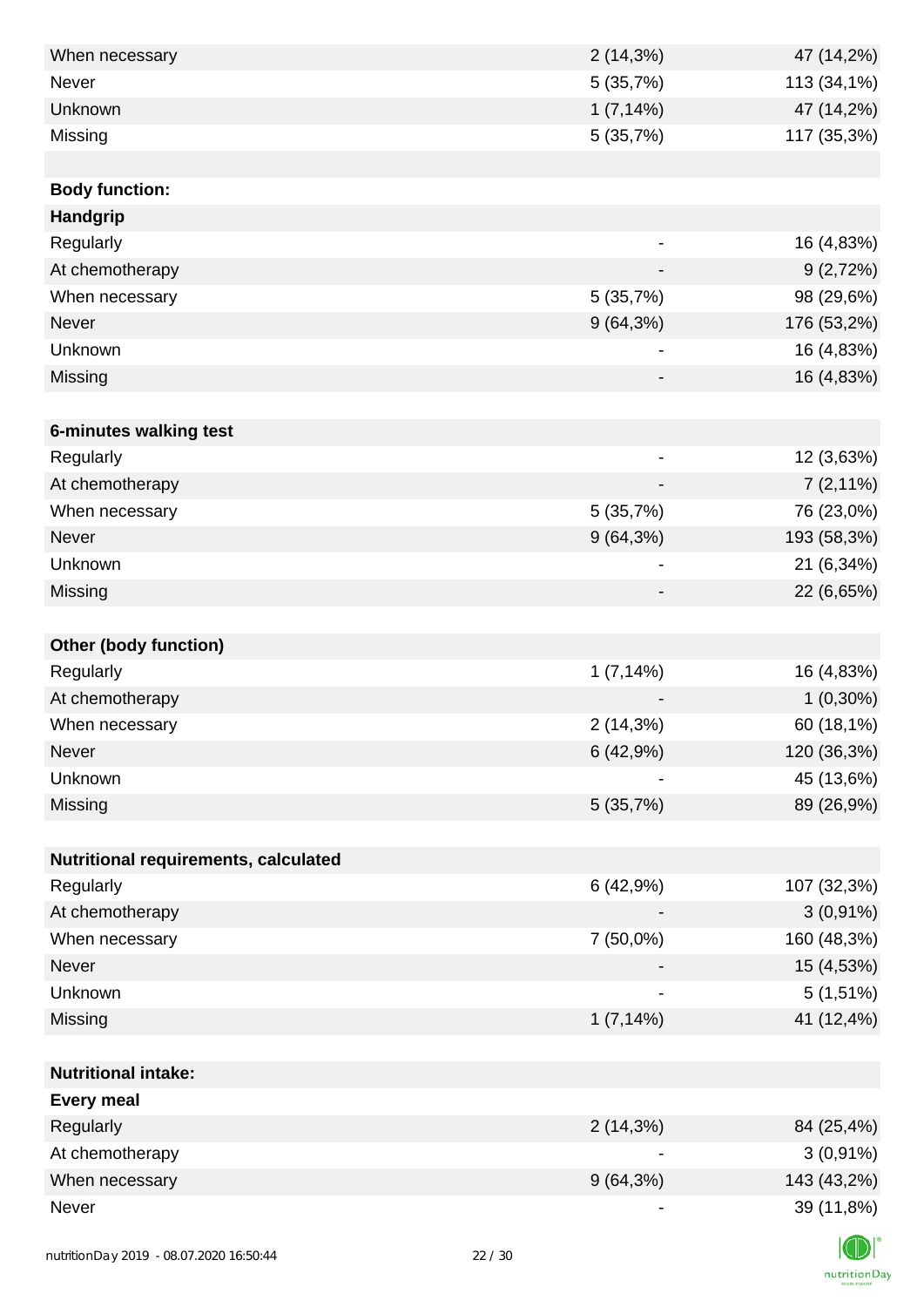| Unknown                    |              | 17 (5,14%)  |
|----------------------------|--------------|-------------|
| Missing                    | 3(21,4%)     | 45 (13,6%)  |
|                            |              |             |
| 1 meal per day             |              |             |
| Regularly                  | 1(7,14%)     | 26 (7,85%)  |
| At chemotherapy            | 1(7,14%)     | $3(0,91\%)$ |
| When necessary             | 5(35,7%)     | 112 (33,8%) |
| Never                      |              | 67 (20,2%)  |
| Unknown                    | 1(7,14%)     | 21 (6,34%)  |
| Missing                    | 6(42,9%)     | 102 (30,8%) |
|                            |              |             |
| 2 meals per day            |              |             |
| Regularly                  | $1(7,14\%)$  | 26 (7,85%)  |
| At chemotherapy            | 1(7,14%)     | $1(0,30\%)$ |
| When necessary             | 5(35,7%)     | 109 (32,9%) |
| Never                      |              | 69 (20,8%)  |
| Unknown                    | 1(7,14%)     | 20 (6,04%)  |
| Missing                    | 6(42,9%)     | 106 (32,0%) |
|                            |              |             |
| 24h recall                 |              |             |
| Regularly                  | 6(42,9%)     | 67 (20,2%)  |
| At chemotherapy            | 2(14,3%)     | 8(2,42%)    |
| When necessary             | $3(21, 4\%)$ | 130 (39,3%) |
| Never                      |              | 43 (13,0%)  |
| Unknown                    |              | 16 (4,83%)  |
| Missing                    | $3(21, 4\%)$ | 67 (20,2%)  |
|                            |              |             |
| Other (nutritional intake) |              |             |
| Regularly                  |              | 12 (3,63%)  |
| At chemotherapy            |              | $1(0,30\%)$ |
| When necessary             | 2(14,3%)     | 61 (18,4%)  |
| Never                      | 2(14,3%)     | 55 (16,6%)  |
| Unknown                    |              | 43 (13,0%)  |
| Missing                    | 10 (71,4%)   | 159 (48,0%) |
|                            |              |             |
| Questionnaire completed by |              |             |
| <b>Dietitian</b>           | 10 (71,4%)   | 142 (42,9%) |
| <b>Nurse</b>               | 2(14,3%)     | 83 (25,1%)  |
| Physician                  | 2(14,3%)     | 75 (22,7%)  |
| Nutritional scientist      |              | 22 (6,65%)  |
| Other                      |              | $2(0,60\%)$ |
| Missing                    |              | $7(2,11\%)$ |

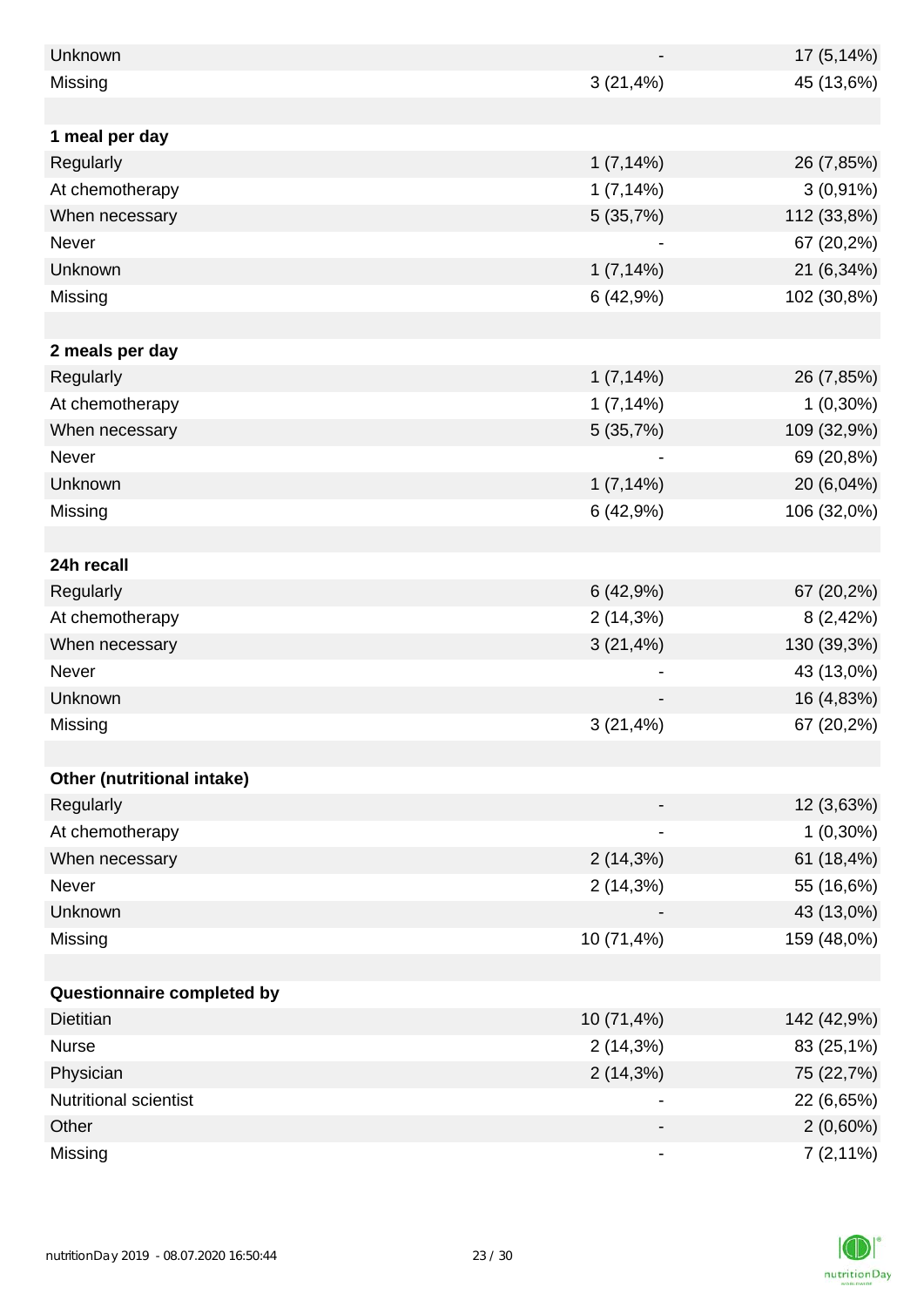| V. Oncology: Cancer patients - Diagnosis & therapy ("Sheet 2 onco") |                              |                          |  |
|---------------------------------------------------------------------|------------------------------|--------------------------|--|
|                                                                     | <b>YOUR RESULTS</b>          | <b>REFERENCE RESULTS</b> |  |
| Number of patients completing Sheet 2_onco:                         | 54                           | 3278                     |  |
|                                                                     |                              |                          |  |
| Demographic data:                                                   |                              |                          |  |
| Age (years)                                                         | 71 [34-88]                   | 64 [18-102]              |  |
| Female gender                                                       | 23 (42,6%)                   | 1437 (43,8%)             |  |
| Weight (kg)                                                         | $76,2 \pm 20,8$              | $65,7 \pm 16,5$          |  |
| Height (cm)                                                         | $169,2 \pm 9,1$              | $165,3 \pm 9,9$          |  |
| BMI (kg/m2)                                                         | $26,3 \pm 5,9$               | $23,9 \pm 4,9$           |  |
|                                                                     |                              |                          |  |
| Outpatient (o)/Ward (w)                                             |                              |                          |  |
| Outpatient(o)                                                       |                              | 166 (5,06%)              |  |
| Ward (w)                                                            | 54 (100%)                    | 3101 (94,6%)             |  |
| Missing                                                             |                              | 11 (0,34%)               |  |
| <b>Goal of Therapy</b>                                              |                              |                          |  |
| Curative                                                            | 29 (53,7%)                   | 1959 (59,8%)             |  |
| Palliative                                                          | 25 (46,3%)                   | 1091 (33,3%)             |  |
| Terminal                                                            | ۰                            | 153 (4,67%)              |  |
| Missing                                                             |                              | 75 (2,29%)               |  |
|                                                                     |                              |                          |  |
| <b>Reason for admission</b>                                         |                              |                          |  |
| Clinical diagnostics                                                | -                            | 408 (12,4%)              |  |
| Therapy                                                             |                              | 1529 (46,6%)             |  |
| Surgery related                                                     |                              | 631 (19,2%)              |  |
| <b>Treatment complications</b>                                      |                              | 459 (14,0%)              |  |
| Poor health status                                                  | $\blacksquare$               | 430 (13,1%)              |  |
| Independent care difficult                                          |                              | 29 (0,88%)               |  |
| Missing                                                             |                              |                          |  |
|                                                                     |                              |                          |  |
| <b>Present cancer diagnosis</b>                                     |                              |                          |  |
| <b>Breast</b>                                                       |                              | 236 (7,20%)              |  |
| Colon, rectum                                                       |                              | 504 (15,4%)              |  |
| Prostate                                                            |                              | 102 (3,11%)              |  |
| Lung                                                                | $\qquad \qquad \blacksquare$ | 328 (10,0%)              |  |
| <b>Skin</b>                                                         |                              | 30 (0,92%)               |  |
| Kidney/bladder                                                      |                              | 128 (3,90%)              |  |
| Gastric/oesophageal                                                 |                              | 396 (12,1%)              |  |
| Pancreas                                                            |                              | 184 (5,61%)              |  |
| Lymphoma                                                            |                              | 284 (8,66%)              |  |
| Ears nose throat (ENT)                                              |                              | 140 (4,27%)              |  |
| Leukaemia                                                           |                              | 243 (7,41%)              |  |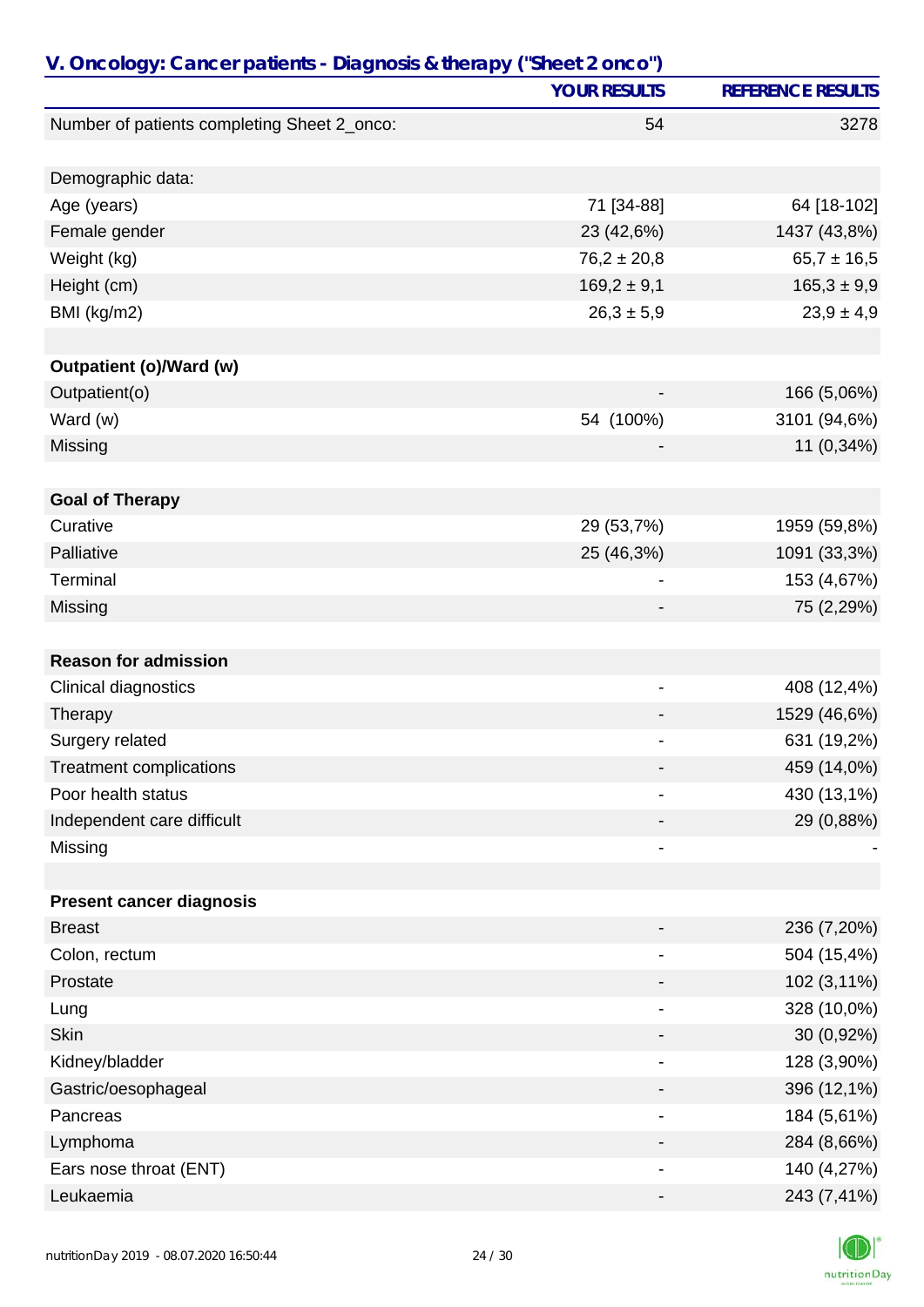| <b>Genital tract</b>           | $\overline{\phantom{a}}$ | 109 (3,33%)  |
|--------------------------------|--------------------------|--------------|
| Liver                          | $\overline{\phantom{a}}$ | 260 (7,93%)  |
| Sarcoma                        | -                        | 46 (1,40%)   |
| <b>Brain</b>                   | $\overline{\phantom{a}}$ | 52 (1,59%)   |
| Testicular                     | -                        | 14 (0,43%)   |
| Other                          | -                        | 338 (10,3%)  |
| Missing                        | -                        | 45 (1,37%)   |
|                                |                          |              |
| <b>Time since diagnosis</b>    |                          |              |
| 0-2 months                     | 15 (27,8%)               | 1019 (31,1%) |
| 3-5 months                     | 7 (13,0%)                | 544 (16,6%)  |
| 6-12 months                    | $7(13,0\%)$              | 551 (16,8%)  |
| 1-2 years                      | 11 (20,4%)               | 436 (13,3%)  |
| 2-4 years                      | $4(7, 41\%)$             | 308 (9,40%)  |
| > 4 years                      | 9(16,7%)                 | 319 (9,73%)  |
| Missing                        |                          | 66 (2,01%)   |
|                                |                          |              |
| <b>Cancer staging</b>          |                          |              |
| 0=Carcinoma in situ            | 2(3,70%)                 | 152 (4,64%)  |
| I=Localized                    | 11 (20,4%)               | 654 (20,0%)  |
| II=Early locally advanced      | 3(5,56%)                 | 584 (17,8%)  |
| III=Late locally advanced      | $7(13,0\%)$              | 523 (16,0%)  |
| IV=Metastasised                | 30 (55,6%)               | 993 (30,3%)  |
| <b>Missing</b>                 | 1(1,85%)                 | 372 (11,3%)  |
|                                |                          |              |
| Time since first therapy start |                          |              |
| No therapy                     |                          | 319 (9,73%)  |
| Tumour staging/diagnosis       | -                        | 314 (9,58%)  |
| 0-2 months                     |                          | 932 (28,4%)  |
| 3-5 months                     | -                        | 427 (13,0%)  |
| 6-12 months                    | -                        | 498 (15,2%)  |
| 1-2 years                      | -                        | 342 (10,4%)  |
| 2-4 years                      | $\overline{\phantom{a}}$ | 243 (7,41%)  |
| > 4 years                      | -                        | 284 (8,66%)  |
| Missing                        | -                        | 57 (1,74%)   |
|                                |                          |              |
| <b>Therapy situation</b>       |                          |              |
| Diagnosis                      | -                        | 345 (10,5%)  |
| Chemotherapy 1st line          |                          | 694 (21,2%)  |
| Chemotherapy > 1st line        | -                        | 584 (17,8%)  |
| Radiotherapy                   | $\overline{\phantom{a}}$ | 262 (7,99%)  |
| Target therapy                 | -                        | 86 (2,62%)   |
| Hormone therapy                | -                        | 38 (1,16%)   |
| Palliative                     |                          | 321 (9,79%)  |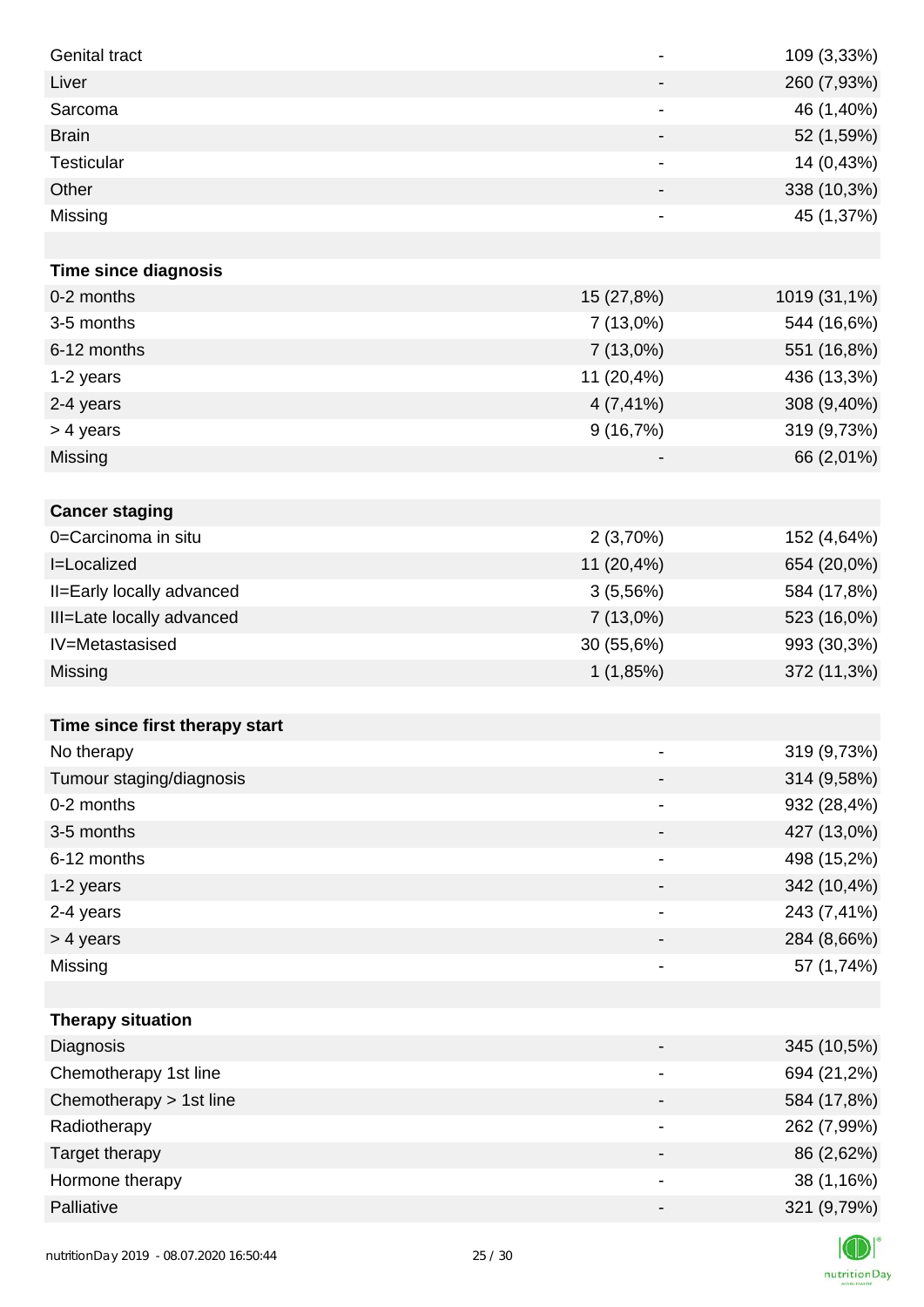| Surgery                                                                                  |                          | 846 (25,8%)  |
|------------------------------------------------------------------------------------------|--------------------------|--------------|
| Cancer related complications                                                             |                          | 299 (9,12%)  |
| Therapy related complications                                                            |                          | 138 (4,21%)  |
| Missing                                                                                  |                          | 55 (1,68%)   |
|                                                                                          |                          |              |
| <b>Infections</b>                                                                        |                          |              |
| None                                                                                     | 29 (53,7%)               | 2414 (73,6%) |
| Local                                                                                    | 17 (31,5%)               | 506 (15,4%)  |
| General                                                                                  | 7(13,0%)                 | 274 (8,36%)  |
| Missing                                                                                  | 1(1,85%)                 | 84 (2,56%)   |
|                                                                                          |                          |              |
| <b>Nutrition Treatment</b>                                                               |                          |              |
| No special diet                                                                          |                          | 1329 (40,5%) |
| Individualized diet plan                                                                 |                          | 974 (29,7%)  |
| Energy rich/protein rich ONS                                                             | $\blacksquare$           | 624 (19,0%)  |
| Enteral nutrition (via NGT/PEG)                                                          |                          | 184 (5,61%)  |
| Parenteral nutrition                                                                     |                          | 312 (9,52%)  |
| ONS enriched with special nutrients                                                      |                          | 100 (3,05%)  |
| Special nutrients (EPA, branched chained amino acids,<br>glutamine, arginine, carnitine) |                          | 49 (1,49%)   |
| Personal preferences                                                                     |                          | 342 (10,4%)  |
| Counselling                                                                              | $\overline{\phantom{a}}$ | 234 (7,14%)  |
| Other                                                                                    |                          | 132 (4,03%)  |
| Missing                                                                                  |                          |              |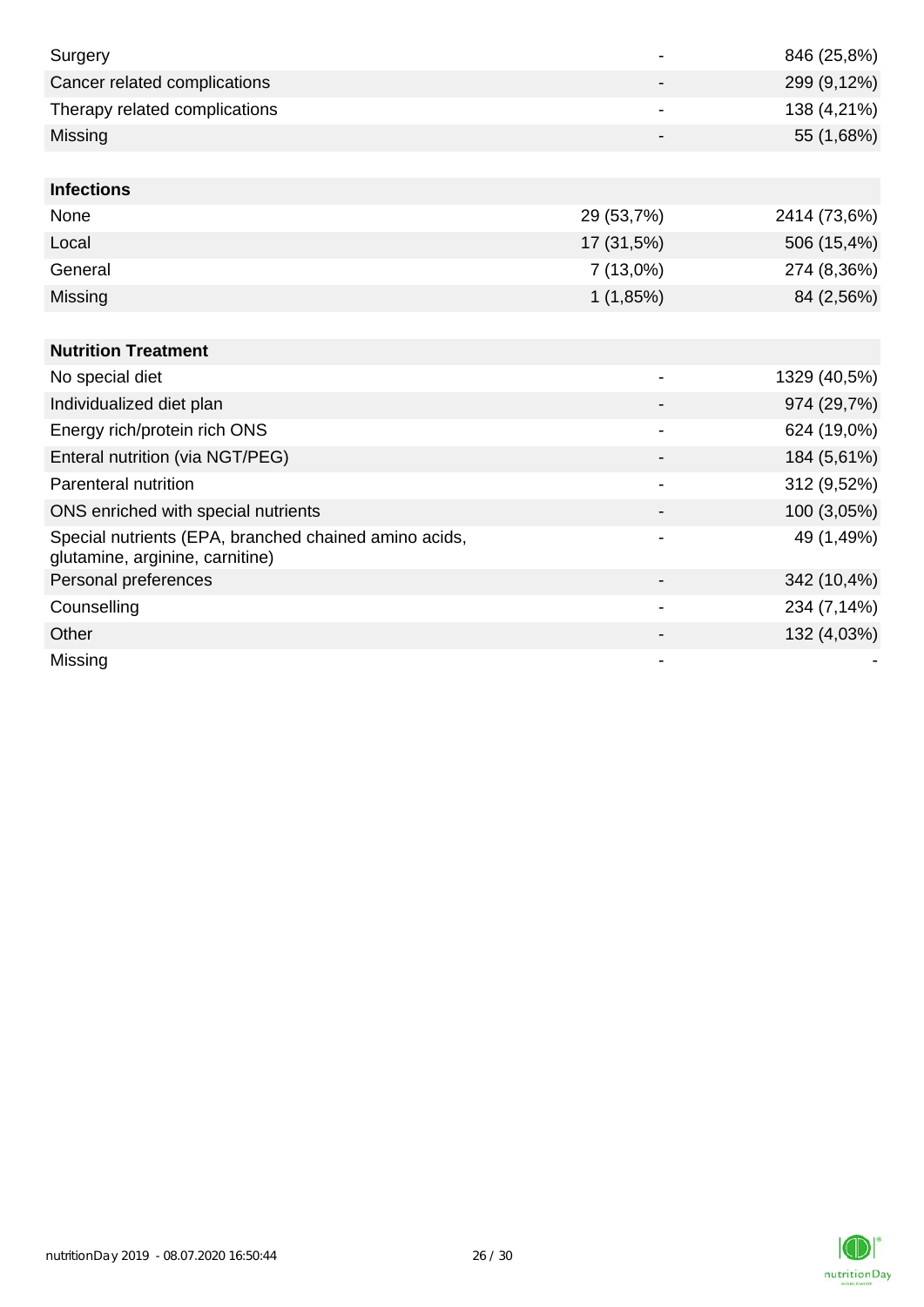| V. Oncology: Cancer patients - Appetite, food intake & quality of life ("Sheet 3 onco") |                     |                          |  |
|-----------------------------------------------------------------------------------------|---------------------|--------------------------|--|
|                                                                                         | <b>YOUR RESULTS</b> | <b>REFERENCE RESULTS</b> |  |
| Number of patients completing Sheet 3_onco:                                             | 54                  | 3248                     |  |
|                                                                                         |                     |                          |  |
| Body weight prior to becoming ill                                                       | 80 [50-142]         | 70 [20-180]              |  |
|                                                                                         |                     |                          |  |
| Actual body weight                                                                      | 70 [46-131]         | 64 [11-175]              |  |
|                                                                                         |                     |                          |  |
| Change in weight was                                                                    |                     |                          |  |
| Intentional                                                                             | 2(3,70%)            | 130 (3,97%)              |  |
| Unintentional                                                                           | 37 (68,5%)          | 2109 (64,3%)             |  |
| Weight is stable                                                                        | 5(9,26%)            | 524 (16,0%)              |  |
| Missing                                                                                 | 5(9,26%)            | 99 (3,02%)               |  |
|                                                                                         |                     |                          |  |
| During the last week                                                                    |                     |                          |  |
| Patients who have had pain:                                                             |                     |                          |  |
| Not at all                                                                              | 22 (40,7%)          | 1075 (32,8%)             |  |
| A little                                                                                | 11 (20,4%)          | 966 (29,5%)              |  |
| Quite a bit                                                                             | 9(16,7%)            | 585 (17,8%)              |  |
| Very much                                                                               | 7 (13,0%)           | 379 (11,6%)              |  |
| Missing                                                                                 | 2(3,70%)            | 242 (7,38%)              |  |
|                                                                                         |                     |                          |  |
| Patients who needed a rest:                                                             |                     |                          |  |
| Not at all                                                                              | 8(14,8%)            | 676 (20,6%)              |  |
| A little                                                                                | 8(14,8%)            | 995 (30,4%)              |  |
| Quite a bit                                                                             | 17 (31,5%)          | 774 (23,6%)              |  |
| Very much                                                                               | 15 (27,8%)          | 535 (16,3%)              |  |
| Missing                                                                                 | 3(5,56%)            | 256 (7,81%)              |  |
|                                                                                         |                     |                          |  |
| Patients who felt weak:                                                                 |                     |                          |  |
| Not at all                                                                              | $7(13,0\%)$         | 688 (21,0%)              |  |
| A little                                                                                | 14 (25,9%)          | 995 (30,4%)              |  |
| Quite a bit                                                                             | 15 (27,8%)          | 783 (23,9%)              |  |
| Very much                                                                               | 11 (20,4%)          | 535 (16,3%)              |  |
| Missing                                                                                 | $4(7, 41\%)$        | 244 (7,44%)              |  |
|                                                                                         |                     |                          |  |
| Patients who felt depressed:                                                            |                     |                          |  |
| Not at all                                                                              | 24 (44,4%)          | 1154 (35,2%)             |  |
| A little                                                                                | 13 (24,1%)          | 1026 (31,3%)             |  |
| Quite a bit                                                                             | 8(14,8%)            | 499 (15,2%)              |  |
| Very much                                                                               | $4(7, 41\%)$        | 282 (8,60%)              |  |
| Missing                                                                                 | 3(5,56%)            | 255 (7,78%)              |  |

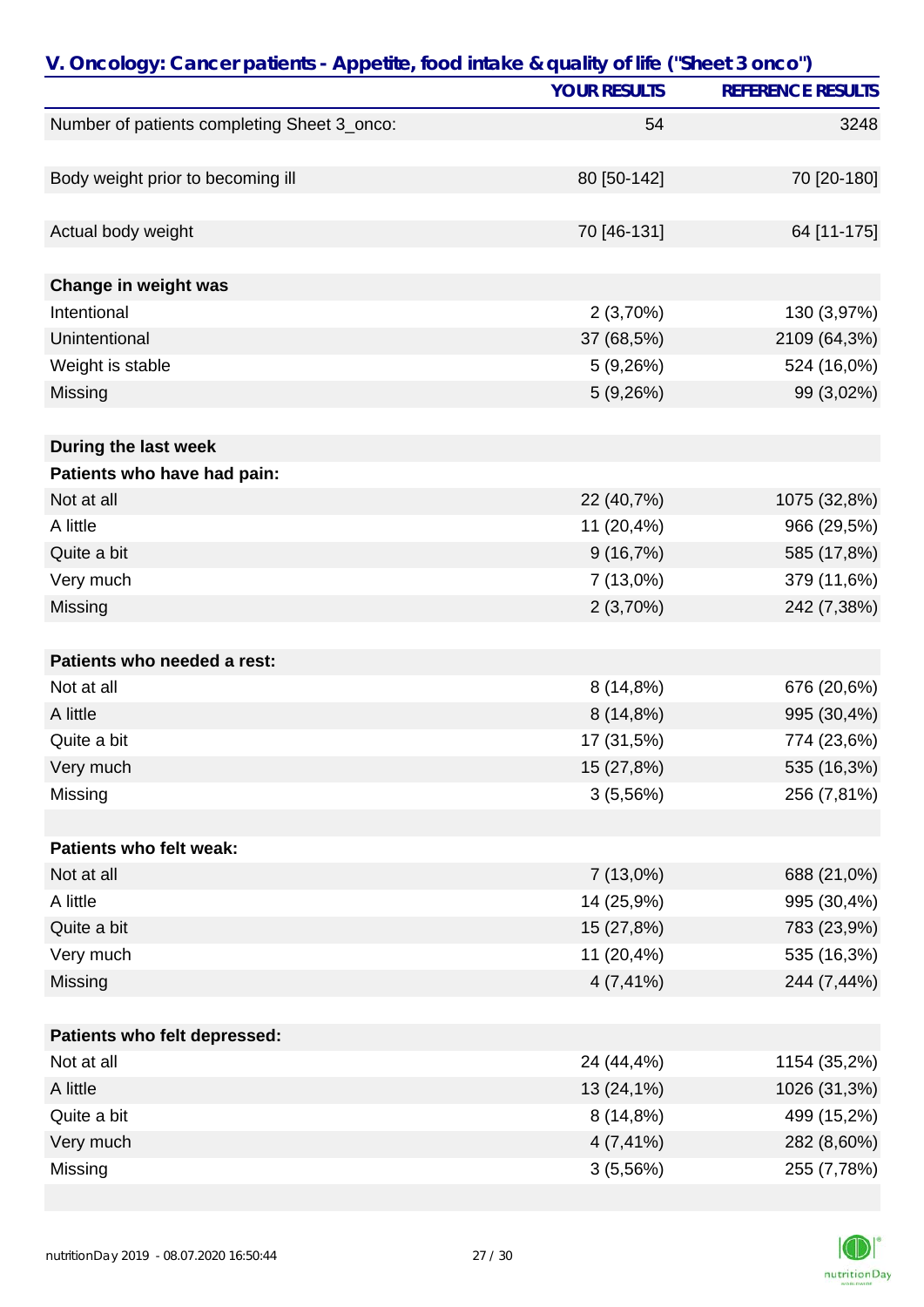| Patients who were tired:                                    |             |              |
|-------------------------------------------------------------|-------------|--------------|
| Not at all                                                  | 9(16,7%)    | 700 (21,4%)  |
| A little                                                    | 12 (22,2%)  | 1048 (32,0%) |
| Quite a bit                                                 | 14 (25,9%)  | 755 (23,0%)  |
| Very much                                                   | 13 (24,1%)  | 494 (15,1%)  |
| Missing                                                     | 3(5,56%)    | 243 (7,41%)  |
| Patients whose pain interfered with their daily activities: |             |              |
| Not at all                                                  | 25 (46,3%)  | 1203 (36,7%) |
| A little                                                    | 8 (14,8%)   | 789 (24,1%)  |
| Quite a bit                                                 | 9(16,7%)    | 548 (16,7%)  |
| Very much                                                   | $6(11,1\%)$ | 421 (12,8%)  |
| Missing                                                     | 3(5,56%)    | 267 (8,15%)  |
|                                                             |             |              |
| Patients who lacked appetite:                               |             |              |
| Not at all                                                  | 18 (33,3%)  | 1102 (33,6%) |
| A little                                                    | 12 (22,2%)  | 840 (25,6%)  |
| Quite a bit                                                 | $6(11,1\%)$ | 567 (17,3%)  |
| Very much                                                   | 12 (22,2%)  | 465 (14,2%)  |
| Missing                                                     | 3(5,56%)    | 261 (7,96%)  |
|                                                             |             |              |
| <b>Just now</b>                                             |             |              |
| Patients who have pain:                                     |             |              |
| Not at all                                                  | 33 (61,1%)  | 1281 (39,1%) |
| A little                                                    | 10 (18,5%)  | 1090 (33,3%) |
| Quite a bit                                                 | 5(9,26%)    | 444 (13,5%)  |
| Very much                                                   | 2(3,70%)    | 167 (5,09%)  |
| Missing                                                     | 3(5,56%)    | 258 (7,87%)  |
| Patients who need a rest:                                   |             |              |
| Not at all                                                  | 12 (22,2%)  | 671 (20,5%)  |
| A little                                                    | 15 (27,8%)  | 1142 (34,8%) |
| Quite a bit                                                 | 15 (27,8%)  | 759 (23,2%)  |
| Very much                                                   | 7(13,0%)    | 393 (12,0%)  |
| Missing                                                     | 3(5,56%)    | 266 (8,11%)  |
|                                                             |             |              |
| <b>Patients who feel weak:</b>                              |             |              |
| Not at all                                                  | 18 (33,3%)  | 760 (23,2%)  |
| A little                                                    | 13 (24,1%)  | 1079 (32,9%) |
| Quite a bit                                                 | 11 (20,4%)  | 740 (22,6%)  |
| Very much                                                   | $6(11,1\%)$ | 386 (11,8%)  |
| Missing                                                     | 3(5,56%)    | 265 (8,08%)  |

#### **Patients who are depressed:**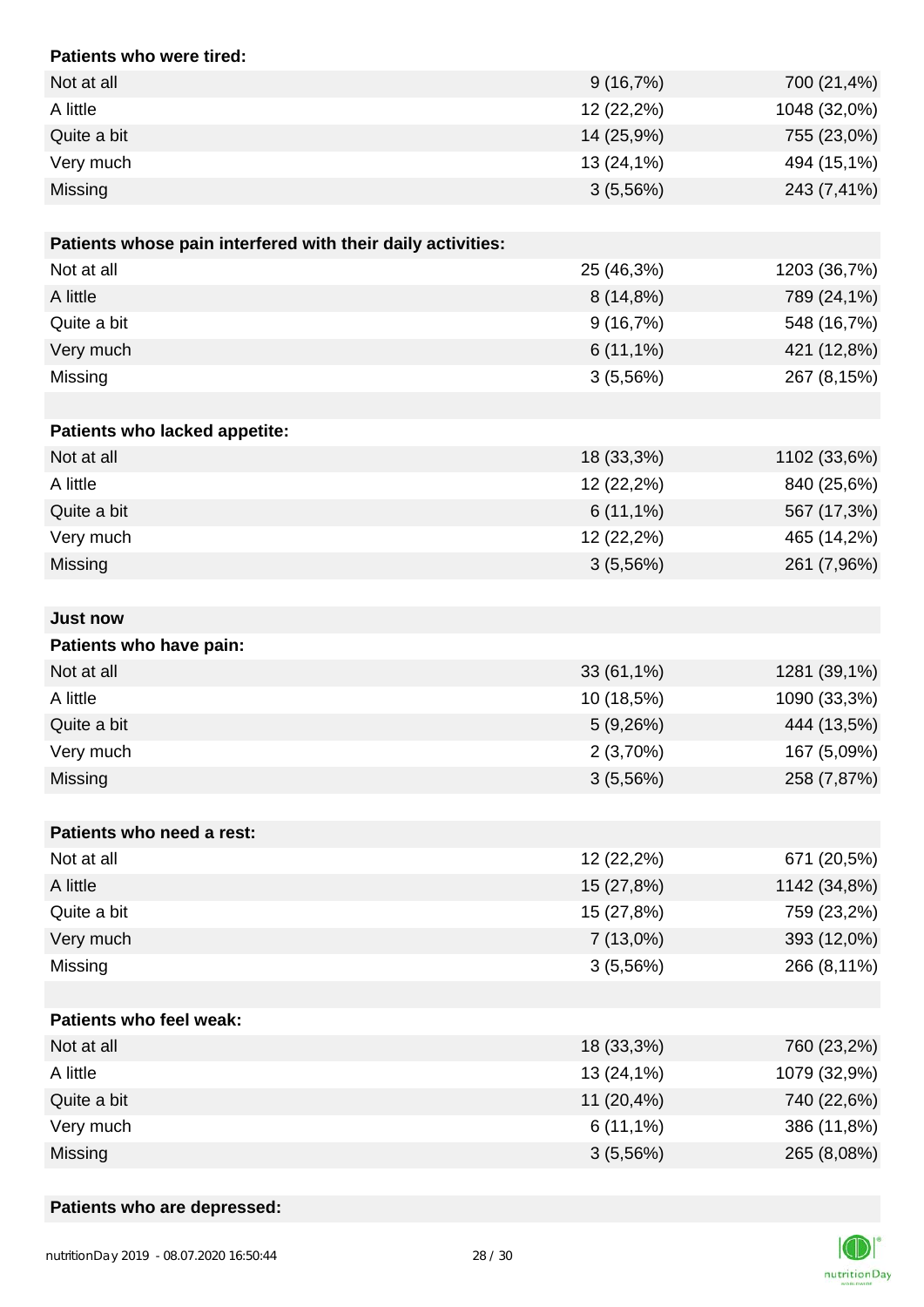| Not at all                                                  | 28 (51,9%)   | 1318 (40,2%) |
|-------------------------------------------------------------|--------------|--------------|
| A little                                                    | 13 (24,1%)   | 1001 (30,5%) |
| Quite a bit                                                 | 5(9,26%)     | 431 (13,1%)  |
| Very much                                                   | 1(1,85%)     | 199 (6,07%)  |
| Missing                                                     | 4 (7,41%)    | 270 (8,24%)  |
|                                                             |              |              |
| Patients who are tired:                                     |              |              |
| Not at all                                                  | 16 (29,6%)   | 799 (24,4%)  |
| A little                                                    | 15 (27,8%)   | 1157 (35,3%) |
| Quite a bit                                                 | 11 (20,4%)   | 651 (19,9%)  |
| Very much                                                   | 5(9,26%)     | 352 (10,7%)  |
| Missing                                                     | 3(5,56%)     | 270 (8,24%)  |
|                                                             |              |              |
| Patients whose pain interferes with their daily activities: |              |              |
| Not at all                                                  | 27 (50,0%)   | 1232 (37,6%) |
| A little                                                    | 10 (18,5%)   | 858 (26,2%)  |
| Quite a bit                                                 | 7 (13,0%)    | 531 (16,2%)  |
| Very much                                                   | 3(5,56%)     | 318 (9,70%)  |
| Missing                                                     | 3(5,56%)     | 288 (8,79%)  |
|                                                             |              |              |
| Patients who lack appetite:                                 |              |              |
| Not at all                                                  | 22 (40,7%)   | 1159 (35,4%) |
| A little                                                    | 11 (20,4%)   | 880 (26,8%)  |
| Quite a bit                                                 | $6(11,1\%)$  | 550 (16,8%)  |
| Very much                                                   | $6(11,1\%)$  | 355 (10,8%)  |
| Missing                                                     | $4(7, 41\%)$ | 285 (8,69%)  |
|                                                             |              |              |
| Reasons for change in appetite/food intake                  |              |              |
| Nausea/Vomiting                                             |              | 612 (18,7%)  |
| Inflammation in mouth                                       |              | 160 (4,88%)  |
| Pain                                                        |              | 454 (13,8%)  |
| Constipation                                                |              | 258 (7,87%)  |
| Diarrhea                                                    | -            | 188 (5,74%)  |
| Change in taste/smell                                       |              | 447 (13,6%)  |
| Early satiation/Loss of appetite                            |              | 771 (23,5%)  |
| Other                                                       |              | 544 (16,6%)  |
| Missing                                                     | 23 (42,6%)   | 121 (3,69%)  |
|                                                             |              |              |
| Maximum activity performed by patients                      |              |              |
| Able to do sports                                           | -            | 135 (4,12%)  |
| Fully active                                                | 10 (18,5%)   | 462 (14,1%)  |
| Able to carry out light activities                          | 11 (20,4%)   | 675 (20,6%)  |
| Able to carry out self care                                 | 16 (29,6%)   | 777 (23,7%)  |
| Able to carry out limited self care                         | 8 (14,8%)    | 487 (14,9%)  |
|                                                             |              |              |